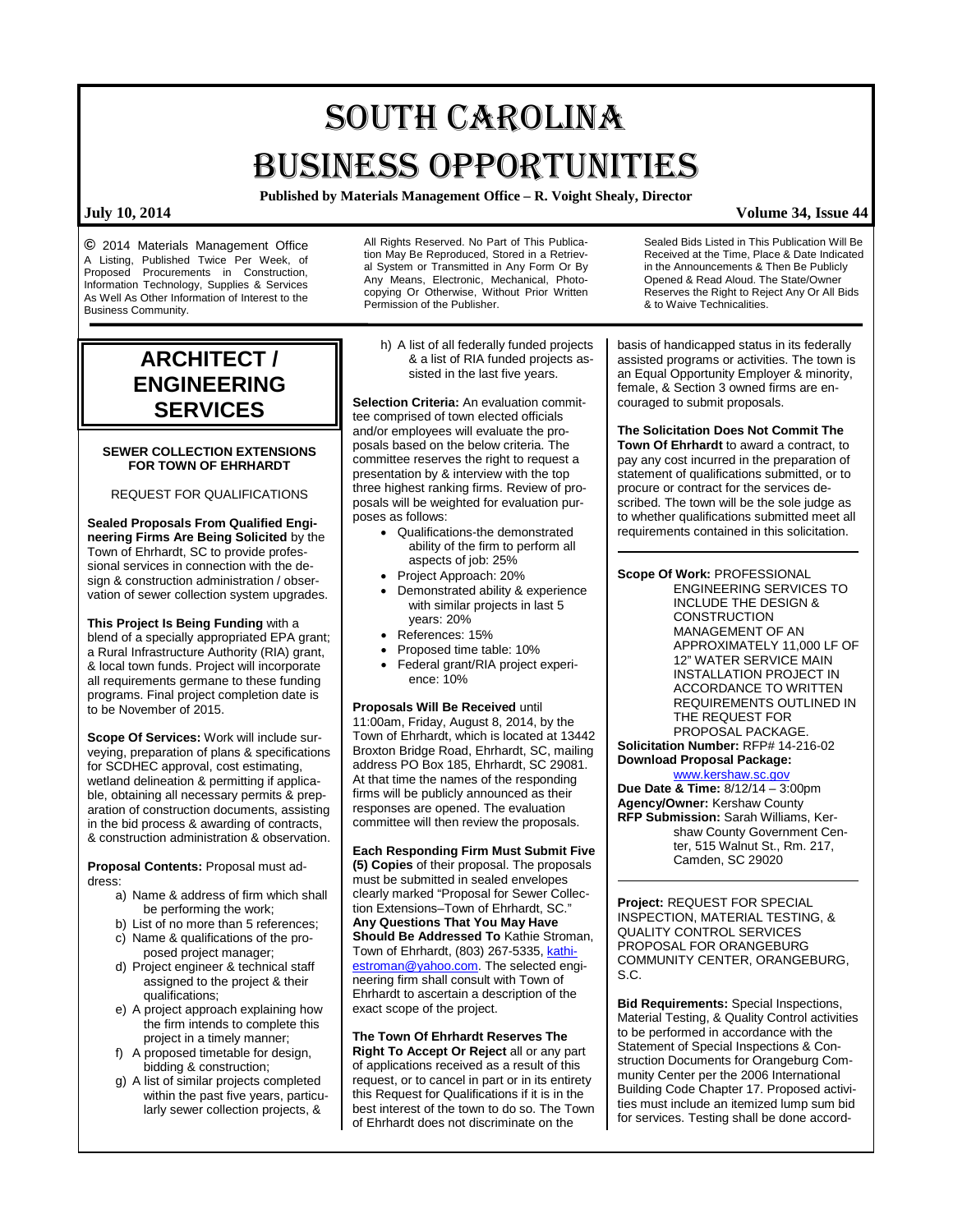ing to Construction Documents (Construction Drawings & Project Manual).

**Bid Materials:** Construction documents (drawings & project manual) are available for viewing & purchase at ARC Greenville, 225 South Academy Street, Greenville, SC. Only full sets of drawings & specifications will be available for purchase. To view & order documents online, go t[o www.e](http://www.e-arc.com/sc/greenville)[arc.com/sc/greenville](http://www.e-arc.com/sc/greenville) .On the left hand side under "PlanRooms," choose "Order from PlanWell" & choose the "Public PlanRoom" login to find this project. Contact ARC at (864)-233-5371 for assistance.

**Statement Of Special Inspection,** Material Testing, & Quality Control are located in the Project Manual.

**Submission Instructions:** Proposals may be mailed or emailed on or before Tuesday, August 12, 2014, at 4:00pm, to Dean Oang at LS3P, 110 W. North Street, Suite 300; Greenville, SC 29601, or [deano](mailto:deanoang@ls3p.com)[ang@ls3p.com.](mailto:deanoang@ls3p.com) The City of Orangeburg or LS3P are not responsible for delays in the mail. All proposals should be identified as "Orangeburg Community Center Special Inspection & Testing Services".

**The City Of Orangeburg, By Way Of This RFP,** does not commit itself to award a contract or pay any costs incurred in the preparation of a proposal. The City of Orangeburg further reserves the right to accept or reject any or all proposals received or to cancel the entire RFP process.

#### **EVALUATION OF WASTEWATER TREATMENT EXPANSION ALTERNATIVES FOR CITY OF ROCK HILL**

REQUEST FOR QUALIFICATIONS PUR537

**The City Of Rock Hill (The City), SC Provides Sanitary Sewer Service** to more than 31,000 residential & commercial customers in Rock Hill & the surrounding area. The wastewater is treated at the City's Manchester Creek Wastewater Treatment Plant (WWTP). It is planned that this existing 20-mgd plant will remain in operation & will continue to treat wastewater. However, the City of Rock Hill understands that future wastewater treatment capacity may be needed.

**Future Wastewater Treatment Capacity May Be Provided At This Facility** or elsewhere at a new wastewater treatment plant that would be constructed by the City. The City is requesting a Statements of Qualifications (SOQs) from interested & qualified professional engineering consultants for engineering services related to the planning-level review & analyses of alternatives for expansion of the City's wastewater

treatment capacity to meet future growth of the City.

The overall objectives of the study include the following:

- 1. Provide an orderly plan for increasing treatment capacity to meet future growth of the City
- 2. Optimize the balance between the expansion of existing facilities, construction of a new facility, capital costs, constructability, & operational efficiencies
- 3. Identify property acquisition requirements for additional wastewater facilities
- 4. Integrate future capital requirements with the City's 20-year Capital Improvements Plan

**The Purpose Of This Request For Qualifications Is To Obtain Information** about engineering firms for the completion of a planning-level study to review alternatives for expansion of the City's wastewater treatment capacity. The work is anticipated to begin as soon as possible, but no later than October 1, 2014. The information obtained will be utilized by the City of Rock Hill to evaluate each interested firm by utilizing the criteria outlined in this Request for Qualifications (RFQ).

**All Questions Regarding This RFQ** must be directed in writing or by e-mail to:

Mark Kettlewell, PE, PLS Director of Water & Sewer Utilities City of Rock Hill PO Box 11706 Rock Hill, South Carolina 29731-1706 [mkettlewell@cityofrockhill.com](mailto:mkettlewell@cityofrockhill.com)

**Questions Must Be Submitted No Later Than** one week prior to the due date of the RFQ submittal. Please reference the purchasing department's reference number PUR537 & project name in the heading of email messages. Questions later than one week prior to submittal of the RFQ may not be considered.

**Qualifications Statement Must Be Submitted** no later than 2:00pm, on August 15, 2014 to:

> Marty Burr Performance Manager City of Rock Hill PO Box 11706 Rock Hill, SC 29731-1706 Tel: 803-329-5551 Fax: 803-329-7052 E-Mail[: mburr@cityofrockhill.com](mailto:mburr@cityofrockhill.com)

Download complete solicitation from [Click](http://cityofrockhill.com/departments/general-government/purchasing/bids-proposal-requests)  [Here.](http://cityofrockhill.com/departments/general-government/purchasing/bids-proposal-requests)

### **July 10, 2014 2 Volume 34, Issue 44**

## **CONSTRUCTION**

### **Invitation for Construction Bids**

Please verify requirements for non-State agency advertisements by contacting the agency / owner.

Projects expected to cost less than \$50,000 are listed under the Minor Construction heading.

#### **RITA HOLLINGS SCIENCE CENTER RENOVATION**

REQUEST FOR QUALIFICATIONS FOR CM@R SERVICES

STATE PROJECT H15-9647-PG

**College Of Charleston Desires To Obtain The Services** of a Construction Manager at Risk (CM@R) to provide pre-construction & construction management services for the above referenced project. The project requires coordination, expertise & collaboration of the design & construction team. The facility will be approximately 110,000 g.s.f. of renovated space & 31,000 g.s.f. of new construction (demolition & new addition) located on the CofC campus.

**The Project Will Provide** 51 research labs & 27 teaching labs, eight new classrooms for the Biology, Physics, Astronomy & Psychology departments, a new vivarium, astronomy observation deck & a relocated dome for a new telescope. The Architectural & Engineering Schematic & Design Development has been done by Rosenblum Coe, Architects (& their respective engineering consultants), Charleston, SC office.

**The College Intends To Engage** the successful construction management firm for preconstruction services & the construction phase in order to meet the construction schedule & to construct this project within a limited budget. Preconstruction services are expected to begin in the fall of 2014. Demolition & site work is expected to start by the end of January 2015 with construction of the actual building beginning & renovation work the spring/summer of 2015. Construction is scheduled to complete no later than mid-July 2016, with occupancy for fall classes starting in August 2016. The construction budget for the project is in the range of \$32-36 million.

**The College Embraces Diversity** in all aspects of its function including use of minority businesses, vendors, or contractors in construction projects. The selected CM@R firm will be required to develop a detailed plan to meet the owner's goal of double digit minority business participation.

**The College Intends To Award The Contract** using a competitive negotiation pro-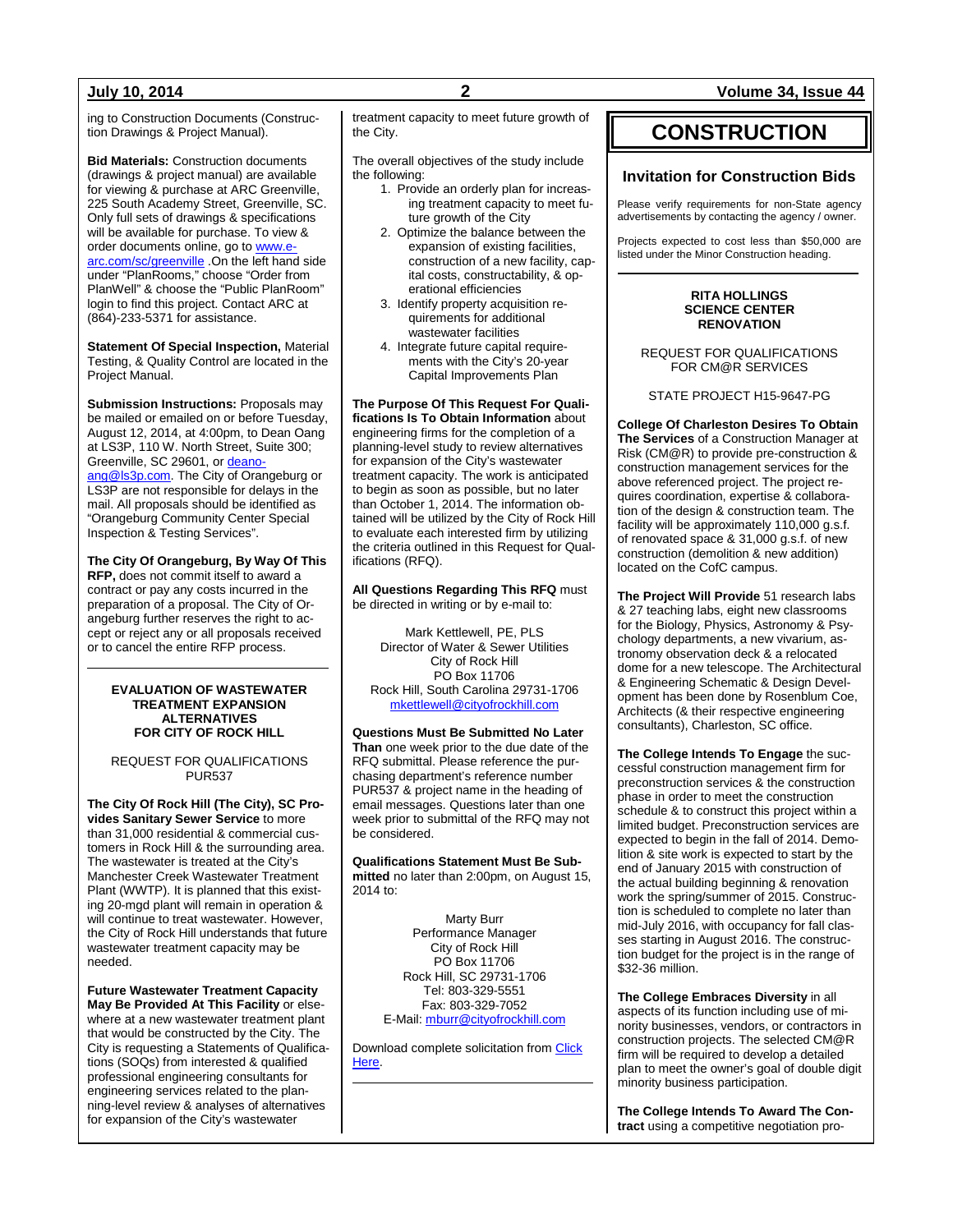cess as authorized by Section 11-35-3015 of the South Carolina Code of Laws, as amended. The Request for Qualifications (RFQ) is the first step in the competitive selection process. The second step includes a Request for Proposals (RFP) & an interview process. A detailed description of the process is included in the RFQ package.

**Interested Parties May Obtain A Copy Of The RFQ** & current design from College of Charleston, Physical Plant 133 Calhoun St. Charleston, SC or via email request from Kathy Wurscher a[t wurscherk@cofc.edu.](mailto:wurscherk@cofc.edu)

**Location:** College of Charleston, Physical Plant, Conference Room 209, 133 Calhoun Street, Charleston, SC 29403

**College Of Charleston's Designated Representative For This Project Is** Ben Miehe, RA – Project Manager, College of Charleston, Physical Plant, 133 Calhoun Street, Charleston, SC 29403, [mieheb@cofc.edu,](mailto:mieheb@cofc.edu) (843) 953-1982, Fax (843) 953-5884

**Potential Candidates Must Deliver Their Qualification Package** to the office listed below no later than July 29, 2014, at 2:00pm.

**A Non-Mandatory, Pre-Proposal Conference** for the step two RFP phase is tentatively scheduled for September 3, 2014, at 2:00pm.

**The College Reserves The Right To Reject Any & All Statements Of Qualifications,** as well as to waive technicalities & informalities.

College of Charleston Physical Plant 133 Calhoun Street Charleston, SC 29403 Attn: Ben Miehe, RA – Project Manager

**Project Name:** GREENVILLE – ENTERPRISE CAMPUS DEVELOPMENT **Project Number:** H59-6083-JM **Project Location:** Millennium Boulevard, Greenville, SC 29607 **Bid Security Required:** Yes **Performance Bond Required:** Yes **Payment Bond Required:** Yes **Description of Project:** Greenville Technical College is seeking the services of a Construction Manager at Risk (CM@R) to provide pre-construction & construction services for an approximately 100,000 sq. ft. facility. It will have high bay features of an advanced technology training center for manufacturing processes. It will include CNC machines, Rapid Prototype machines & other machine shop equipment. Site development

also is required & includes all utilities, site lighting, parking, driveways & landscaping. Qualified minority-owned firms are encouraged to submit qualifications. GTC intends to award the contract using the competitive sealed proposal process. The Request for Qualifications (RFQ) is the first step in the selection process. A description of the process is included in the RFQ. Interested parties may obtain a copy of the RFQ to review specific submittal requirements & submittal format at the listed web site. Contractor may be subject to performance appraisal at close of project. **Construction Cost Range:** \$20,000,000 **Architect/Engineer:** LS3P & Associates, Ltd. **A/E Contact:** Cindy Benjamin **A/E Address:** 110 W. North St., Ste. 300, Greenville, SC 29601 **A/E E-mail:** [cindybenjamin@ls3p.com](mailto:cindybenjamin@ls3p.com) **A/E Telephone:** (864) 272-1247 **A/E Fax:** (864) 233-4027 **Note:** All questions & correspondence concerning this Invitation to Bid shall be addressed to the A/E. **Bidding Documents/Plans May Be Obtained From:** [www.gvltec.edu/purchasing](http://www.gvltec.edu/purchasing) **Plan Deposit:** None **Note:** Only those bidding documents / plans obtained from the aforementioned source are official. Bidders rely on copies of bidding documents / plans obtained from any other source at their own risk. **Bidding Documents/Plans Are Also on File for Viewing Purposes Only At:** [www.isqft.com](http://www.isqft.com/) or [www.cdcnews.com](http://www.cdcnews.com/) or [www.constructionjournal.com](http://www.constructionjournal.com/) **Pre-Bid Conf./Site Visit:** None **Agency/Owner:** Greenville Technical College **Agency Procurement Officer:** Bill Tripp **Address:** PO Box 5616, Greenville, SC 29606-5616 **E-mail:** bill.tripp@gvltec.e **Telephone:** (864) 250-8112 **Fax:** (864) 250-8815 **Bid Closing Date/Time:** 7/28/14 – 4:00pm **Place:** Greenville Technical College, Bldg. 107, 23 Winterberry Ct., Greenville 29607 **Hand Deliver Bids To:** Greenville Technical College, Attn.: Bill Tripp, MS 1071, 23 Winterberry Ct., Greenville, SC 29607 **Mail Bids To:** Greenville Technical College, Attn.: Bill Tripp, MS 1071, PO Box 5616, Greenville, SC 29606 **UPS/FedEx Courier Bids To:** Greenville Technical College, Attn.: Bill Tripp, MS 1071, 738 South Pleasantburg Dr., Greenville, SC 29607

#### **July 10, 2014 3 Volume 34, Issue 44**

**Project Name:** I.D.C. – MECHANICAL **CONSTRUCTION Project Number:** K05-D091-PD **Description of Construction Services:** The replacement of a 30-ton rooftop mechanical unit, to include the demolition of the existing unit, installation of the new unit & connection to the existing electrical service & energy management controls. This Representative Project will be used to award an IDC for Mechanical Construction to the three lowest bidders. The lowest bidder also will be awarded the Representative Project as the first delivery order. Contractor may be subject to performance appraisal at close of project. **Bid Security Required:** Yes **Bidding Documents May Be Obtained From:** Tricia Kuna, E-mai[l triciakuna@scdps.gov](mailto:triciakuna@scdps.gov) **Plan Deposit:** None **Note:** Only those bidding documents / plans obtained from the aforementioned source are official. Bidders rely on copies of bidding documents / plans obtained from any other source at their own risk. **Bidding Documents Are Also on File for Viewing Purposes Only At:** IBuild On-line Plan Room **Pre-Bid Conf.:** Not mandatory **Pre-Bid Date/Time:** 7/17/14 – 10:00am **Place:** SC Law Enforcement Officers' Hall of Fame, 5400 Broad River Rd., Columbia, SC 29212 **Agency:** South Carolina Department of Public Safety **Agency Procurement Officer:** Tricia Kuna, Capital Improvements Manager **Address:** 10311 Wilson Blvd., Blythewood, SC 29016 **E-mail:** [triciakuna@scdps.gov](mailto:triciakuna@scdps.gov) **Telephone:** (803) 896-8056 **Fax:** (803) 896-8019 **Bid Closing Date/Time:** 7/31/14 – 2:30pm **Place:** DPS Headquarters, Lobby, 10311 Wilson Blvd., Blythewood, SC 29016 **Hand Deliver/Mail Bids To:** SCDPS, Attn.: Tricia Kuna, Capital Improvements, D1-121, 10311 Wilson Blvd., Blythewood, SC 29016 **Project Name:** GREENWOOD FARMERS MARKET – PHASE ONE PARKING **Project Number:** 10917-22 **Project Location:** Greenwood, SC **Bid Security Required:** Yes

**Performance Bond Required:** Yes

**Payment Bond Required:** Yes **Description of Project:** The purpose of this project is to construct a new paved parking lot on an existing gravel / grassed lot across from Kickers Restaurant, located at the intersection of Maxwell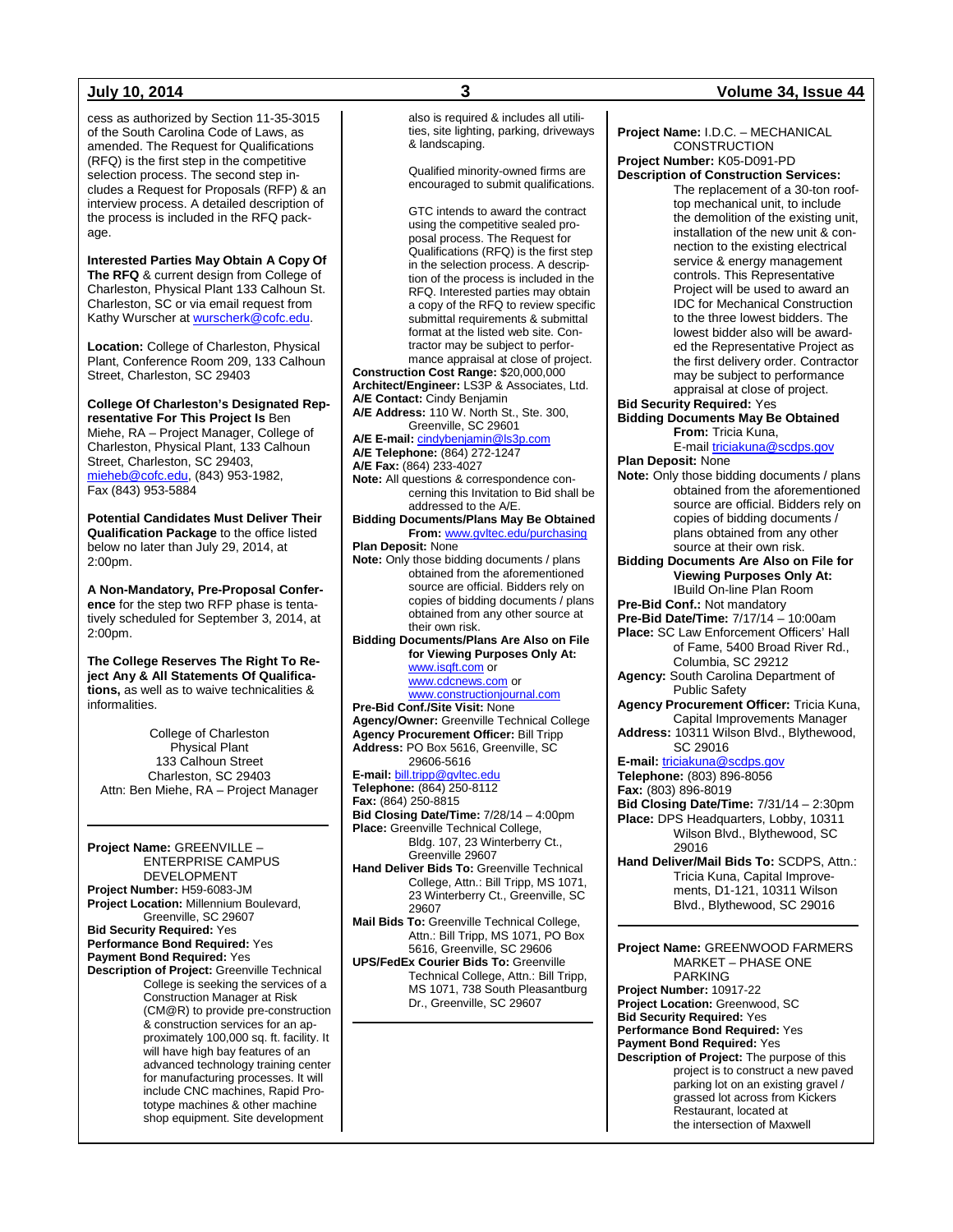**July 10, 2014 4 Volume 34, Issue 44**

& Edgefield streets. Minor demolition & site grading will be required to prepare the site for new construction. New construction will include both light & heavy duty asphalt paving, new curb, gutter & sidewalks, ADA compliant ramps, landscaping & irrigation. Other construction includes storm drainage, sanitary sewer & concrete dumpster pad with a CMU / brick enclosure. Greenwood CPW will install the light poles for the parking lot, but the contractor shall coordinate these efforts with Greenwood CPW. Coordination with City officials & SCDOT also will be required **Construction Cost Range:** \$300,000 - \$500,000 **Architect/Engineer:** Davis & Floyd, Inc. **A/E Contact:** Brent Robertson, PE **A/E Address:** 1319 Hwy. 72 / 221 East, PO Drawer 428, Greenwood, SC 29648 **A/E Telephone:** (864) 229-5211 **A/E Fax:** (864) 229-7844 **A/E E-mail:** [broberts@davisfloyd.com](mailto:broberts@davisfloyd.com) Plans on File At: Davis & Floyd, Inc., Greenwood (electronic format – no charge) **How Plans May Be Obtained:** Electronic copies of the contract documents may be obtained for no charge by E-mailin[g Documents-](mailto:Documents-GWD@davisfloyd.com)[GWD@davisfloyd.com.](mailto:Documents-GWD@davisfloyd.com) Hard copies may be obtained by written request to Davis & Floyd, Inc., PO Drawer 428, Greenwood, SC 29648, Attn.: Cheryl Adams **Plan Deposit:** \$150.00, non-refundable **Pre-Bid Conf.:** Mandatory **Pre-Bid Date/Time:** Thursday, 7/17/14 – 2:00pm **Place:** Municipal Building, City Manager's Office, Conference Room 230, 500 Monument St., Greenwood, SC **Agency/Owner:** City of Greenwood **Name & Title of Agency Coordinator:** Charlie Barrineau, City Manager **Address:** PO Box 40, Greenwood, SC 29648 **Telephone:** (864) 942-8410 **Fax:** (864) 942-8470 **E-mail:** [char](mailto:charlie.barrineau@cityofgreenwoodsc.com)[lie.barrineau@cityofgreenwoodsc.c](mailto:charlie.barrineau@cityofgreenwoodsc.com) [om](mailto:charlie.barrineau@cityofgreenwoodsc.com) **Bid Closing Date/Time:** 7/29/14 – 2:00pm, local time **Place:** Municipal Building, City Manager's Office, 500 Monument St., Greenwood, SC **Hand Deliver Bids To:** Charlie Barrineau, City Manager, 500 Monument St., Greenwood **Mail Bids To:** Charlie Barrineau, City Manager, PO Box 40, Greenwood, SC 29648 **Project Name:** 2014 TERMINAL RENOVATIONS – RESTROOMS – FLORENCE REGIONAL AIRPORT **FAA A.I.P. Project Number:** 3-45-0023-32A-2014 **Project Location:** Florence, SC **Bid Security Required:** Yes **Performance Bond Required:** Yes **Payment Bond Required:** Yes **Description of Project:** Retrofit of the existing men's & women's restrooms in the Terminal Building of the Florence Regional Airport. Construction consists of demolition & removal of existing wall finishes, floors, ceilings, (including light fixtures), walls & plumbing fixtures "to shell of spaces." New construction to include all new finishes, relocation of plumbing fixtures, "rough-ins," new toilet partitions, & new walls as shown on Architectural Sheet A-1.0. **Construction Cost Range:** \$300,000 - \$350,000 **Architect/Engineer:** Design Collaborative Inc. **A/E Contact:** Don E. Golightly, AIA **A/E Address:** 3710 Landmark Dr., Ste. 408, Columbia, SC 29204 **A/E Telephone:** (803) 782-4488 **A/E E-mail:** [dgolight](mailto:dgolightly@DesignCollaborativeinc.com)[ly@DesignCollaborativeinc.com](mailto:dgolightly@DesignCollaborativeinc.com) **Plans on File At: AGC:** Columbia & Charleston **Dodge:** Charleston **Reed:** Norcross, Ga. **Plans May Be Obtained From:** Office of the architect – Design Collaborative Inc. **Plan Deposit:** \$85.00, non-refundable. Plans will be on a CD in PDF format **Pre-Bid Conf./Site Visit:** Mandatory **Pre-Bid Date/Time:** 7/23/14 – 2:00pm **Place:** Conference Room, Terminal Building of Florence Regional Airport **Agency/Owner:** Pee Dee Regional Airport **District Name & Title of Agency Coordinator:** Chuck Henderson, Executive Director **Address:** 2100 Terminal Dr., Florence, SC 29506 **Telephone:** (843) 669-5001 **Fax:** (843) 665-4751 **E-mail:** [chender](mailto:chenderson@florenceregionalairport.com)[son@florenceregionalairport.com](mailto:chenderson@florenceregionalairport.com) **Bid Closing Date/Time:** 8/5/14 – 2:00pm **Place:** Conference Room, Terminal Building of Florence Regional Airport **Hand Deliver Bids To:** Florence Regional Airport Conference Room, located in Terminal Building **Mail Bids To:** Florence Regional Airport, Attn.: Chuck Henderson, 2100 Terminal Dr., Florence, SC 29506 **DBE Goal:** The Pee Dee Regional Airport District, under 49 CFR Part 26, has established a Disadvantaged Business Enterprise (DBE) contract goal **Project Name:** NORTH AUGUSTA GREENEWAY EXTENSION **Project Number:** N/A **Project Location:** North Augusta, SC **Bid Security Required:** Yes **Performance Bond Required:** Yes **Payment Bond Required:** Yes **DBE Goal:** 10% **Description of Project:** Construction of approximately 1,578 L.F. of asphaltpaved recreation trail along former railroad R/W **Construction Cost Range:** \$150,000 **Architect/Engineer:** City of North Augusta **A/E Contact:** Thomas C. Zeaser, PE **A/E Address:** PO Box 6400, North Augusta, SC 29861-6400 **A/E Telephone:** (803) 441-4220 **A/E Fax:** (803) 441-4208 **A/E E-mail:** [tzeaser@northaugusta.net](mailto:tzeaser@northaugusta.net) **Plans May Be Obtained From:** North Augusta Engineering Department, 100 Georgia Ave., North Augusta, SC 29841 **Plan Deposit:** \$50.00, non-refundable **Pre-Bid Conf./Site Visit:** None **Agency/Owner:** City of North Augusta **Name & Title of Agency Coordinator:** Thomas C. Zeaser, PE, Director of Engineering & Public Works **Address:** PO Box 6400, North Augusta, SC 29861-6400 **Telephone:** (803) 441-4220 **Fax:** (803) 441-4208 **E-mail:** [tzeaser@northaugusta.net](mailto:tzeaser@northaugusta.net) **Bid Closing Date/Time:** Thursday, 7/31/14 – 11:00am **Place:** North Augusta Municipal Building, Training Room, 100 Georgia Ave., North Augusta, SC 29841 **Hand Deliver Bids To:** North Augusta Engineering Department, 100 Georgia Ave., North Augusta, SC 29841 **Mail Bids To:** City of North Augusta, Attn.: Engineering Department, PO Box 6400, North Augusta, SC 29861- 6400 **Each Proposal Shall Be Accompanied** by a certified check, a Bid Bond or other acceptable collateral executed by the bidder & surety, in the amount of five percent (5%) of the total amount of the bid, made payable to City of North Augusta, & submitted as a proposed guaranty of good faith that the bidder will enter into a contract with the owner & execute the work contemplated, if the same is awarded to him. **The Owner Reserves the Right** to reject any or all bids, & parts of any bid, & to waive formalities & technicalities. **Bids Will Be Required** to remain open for acceptance or rejection for sixty (60) calendar days after the date of opening the bids. **Address All Bids** as shown above, marking on outside of envelope "North Augusta Greeneway Extension." Clearly indicate contractor's South

of 5.2% for the work covered by this

notice.

Carolina State Contractor's license number on the outside of the envelope.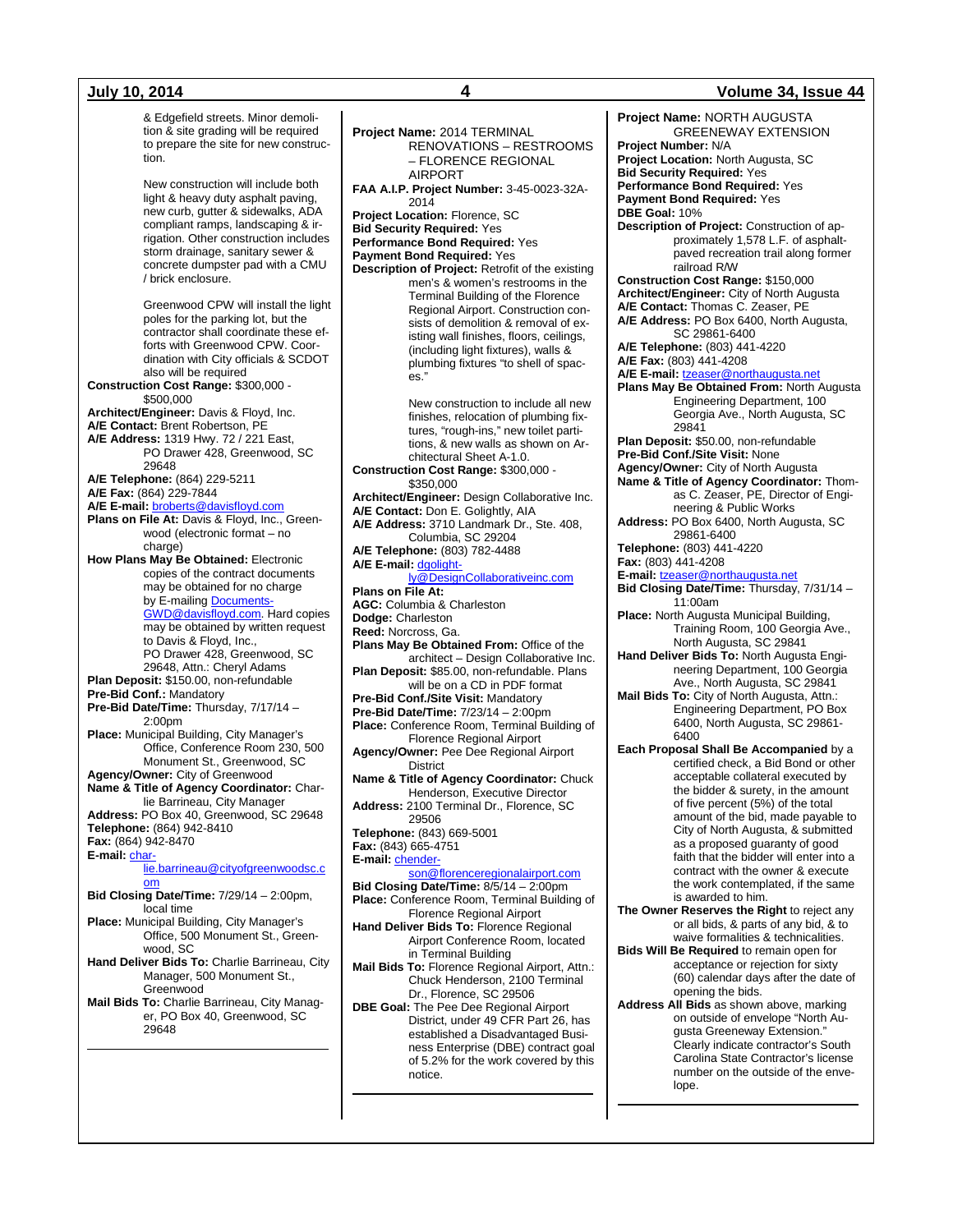**Project Name:** TRANSFER STATION FLOOR REPAIR AT EDMUND LANDFILL **Project Number:** B15003 – 08/06/14S

**Submit Offer By:** 8/6/14 – 3:00pm, ET **Purchasing Entity:** Lexington County Procurement Office, County Administration Building, 212 South Lake Dr., Ste. 503, Lexington, SC 29072 **Direct Inquiries To:** Angela M. Seymour

**Telephone:** (803) 785-8319 **E-mail:** [aseymour@lex-co.com](mailto:aseymour@lex-co.com) **Download Solicitation From:** [Click here](http://www.lex-co.sc.gov/departments/DeptIQ/procurement/Pages/BidOpportunities.aspx)

#### REQUEST FOR PROPOSAL

**Project Name:** DESIGN / BUILD PERRYCLEAR BRIDGE REPAIR / REPLACEMENT **Project Number:** RFP 080714 **Project Location:** Beaufort County **Description of Project:** Perryclear Drive Bridge is located adjacent to the Marine Corps Air Station, near the intersection of Perryclear Drive & Paulkie's Island Road.

> The proposers need to provide three responses to the RFP: (1) Repair existing bridge & restore to H20 capacity; (2) Repair / modify existing bridge & restore to H20 capacity; (3) Replace existing bridge with a new structure rated for H20 loading.

Proposer will need to certify capacity & provide an estimated life span for each solution. The existing bridge is approximately 26' wide x 138' long.

**Pre-Proposal Conf.:** 7/22/14 – 10:00am, followed by a site visit at 11:00am

**Pre-Proposal Location:** Beaufort County Engineering Department, Building #3, 106 Industrial Village Rd., Beaufort, SC 29906

**Bids From** local, small, minority & women business enterprises are strongly encouraged

- **Bid Due Date/Time:** 8/14/14 5:00pm. Not a public bid opening
- **Location:** Beaufort County Purchasing Department, Building #2, 106 Industrial Village Rd., Beaufort, SC 29906

**Direct Inquiries To:** Beaufort County Engineering, phone (843) 255-2700 **E-mail Requests for Proposal Packages/Questions To:** [cskinner@bcgov.net](mailto:cskinner@bcgov.net)

**Proposal Package Fee:** None

#### **RENOVATIONS & ADDITIONS TO FORT MILL HIGH SCHOOL**

**Competitive Sealed Bids For The Project Identified As** Renovations & Additions To Fort Mill High School in Fort Mill, SC, will be received from qualified bidders, opened & read aloud by the Owner in the Fort Mill School District Office located at 2233 Deerfield Drive, Fort Mill, SC 29715.

**Date/Time:** July 29, 2014 – All bids must be received by 2:00pm, public opening & reading immediately following.

**Project Name:** Renovations & Additions to Fort Mill High School

**Address:** Fort Mill High School, 225 Munn Rd E, Fort Mill, SC 29715

**Owner:** Fort Mill School District 4, 2233 Deerfield Drive, Fort Mill, SC 29715

**Architect:** Jumper Carter Sease Architects, 412 Meeting Street, West Columbia, SC 29169, (803) 791-1020, Fax (803) 791-1022, Attn: Todd Sease[, todd@jcsarchitects.com](mailto:todd@jcsarchitects.com)

**Construction Manager:** Cumming Corp., 213B Main Street, PO Box 1178, Fort Mill, SC 29715, (803) 396-1700, Fax (803) 396-2984, Attn: Jon Hattaway[, jhattaway@ccorpusa.com](mailto:jhattaway@ccorpusa.com)

#### **The Scope Of This Project Consists Of** Two (2) Multi-Phased Drawing Packages:

- **Package A** Fort Mill HS Work includes the construction of additions totaling 21,000 square feet & renovations of approximately 144,500 square feet to an existing & operational High School facility. The designs of the structures are load bearing masonry with brick & metal panel veneer. The building additions are primarily composed of a new Administrative area & Entrance Canopies. The building renovations are structural & cosmetic in nature; involving the conversion of an existing Elementary School facility into High School usage. General finishes include painted CMU, Carpet, VCT, Terrazzo, & Acoustical Ceiling Panels. Exterior work consists of a substantial Civil Site Package; including cut to fill grading operations, concrete sidewalk pavement, water, sewer & storm drainage, asphalt parking lots & driveways.
- **Package B** Bob Jones Stadium Work includes the construction & renovations of Bob Jones Stadium Athletic Complex. Additions range up to 11,700 square feet & renovations total 6,600 square feet of existing building structures. New work & renovations with new finishes will be of similar construction methods listed in Package A. Exterior work consists of asphalt pavements, concrete pavements, fencing & new hardscapes.

### **July 10, 2014 5 Volume 34, Issue 44**

**This Project Will Be Bid As** a Single Prime Contract only. Only bids from Pre-Qualified Building & Finishes Contractors will be accepted. The following Contractors have been prequalified to bid the project: Beam Construction, Brantley Construction, China Construction, Clancy & Theys Construction, Contract Construction, Dargan Construction, Edcon Construction, HG Reynolds, JD Goodrum, JE Dunn, JM Cope, LeChase Construction, Leitner Construction, Matthews Construction, Randolph Builders, Shelco Inc., Sossamon Construction, Thompson Turner, TQ Constructors.

**All Pre-Qualified Bidders May Obtain** and/or examine electronic bidding documents by contacting the construction manager. In order to maintain an accurate list of plan holders, each company shall submit the following information to Cumming Corporation by fax only (803) 396-2984: Attn: Jon Hattaway, company name, address, phone/fax number, email address, contact person.

**Any Questions Relating To The Bidding Documents Shall Be Directed To** the architect, Jumper Carter Sease Architects. All RFIs shall be submitted via fax using the correct forms in the project specifications.

**Bids Shall Be Binding For** (60) calendar days from the date bids are opened. All bids are to be accompanied by a bid bond of not less than five percent (5%) of the base bid.

**The Successful Bidder Will Be Required To Furnish** performance & payment bonds in the amount of one hundred percent (100%) of the contract amount.

**Bidders' Attention Is Directed To** the requirements of the construction schedule, which is a part of the bidding documents & to the liquidated damages conditions, outlined in Paragraph 10 of Section 00 21 13 Instructions to Bidders.

**Bids Are To Be Submitted On** the bid forms provided, enclosed in a sealed opaque envelopes bearing the name, address & contractor's license number of the bidder, identification of the contract being bid & name of the project. All bids must comply with the laws of the State of South Carolina.

**A Pre-Bid Conference Will Be Held On**  Wednesday, July 9 2014, at 2:00pm, at Fort Mill High School, 225 Munn Rd E, Fort Mill, SC 29715. This pre-bid conference is mandatory for all Single Prime Bidders; any subcontracting bidders are encouraged to participate.

**The Owner Reserves The Right To Reject**  any & all bids, waive informalities & award the contract in the best interest of the owner.

Dr. James N. Epps, Jr., Superintendent Fort Mill School District 4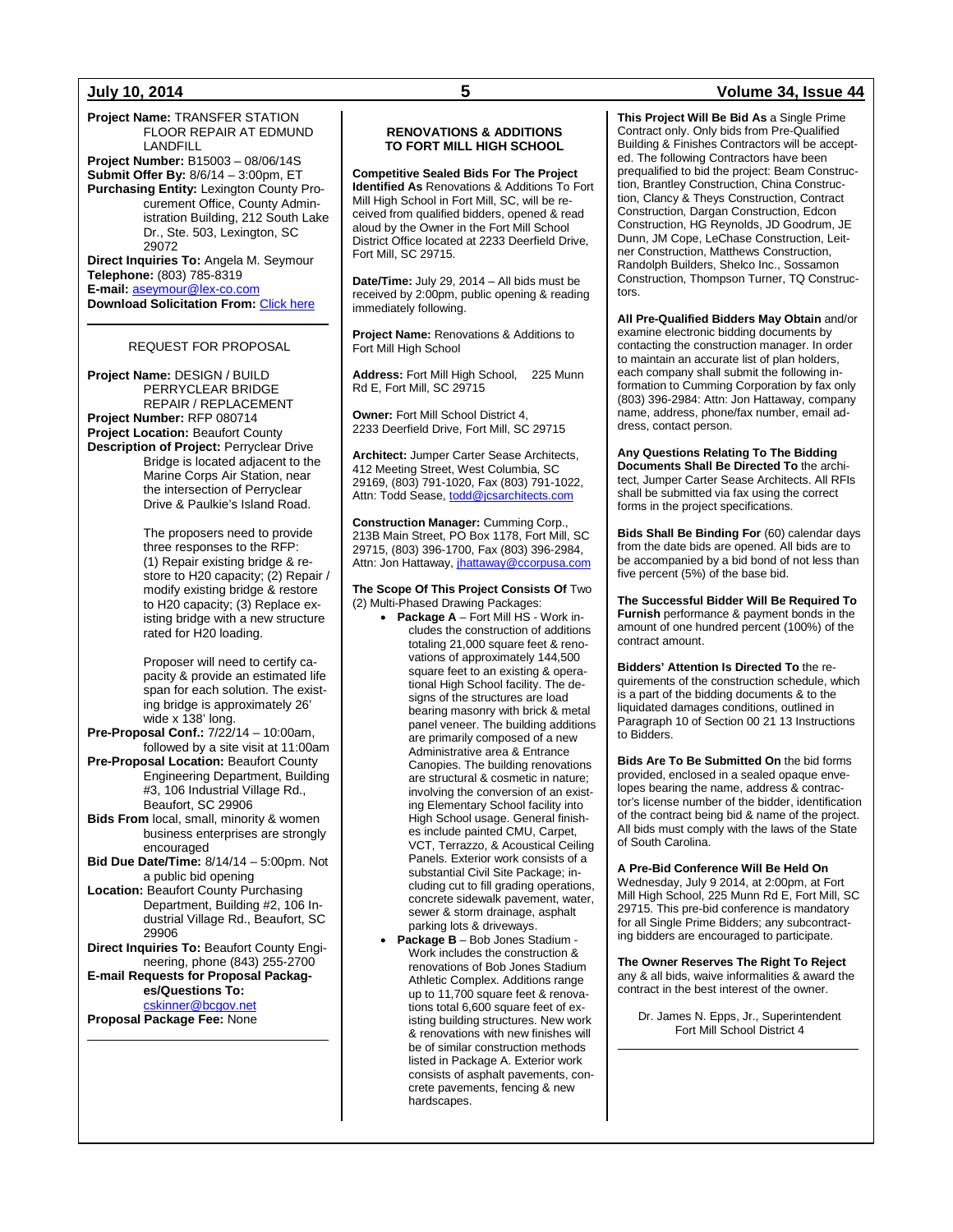### INVITATION FOR BIDS

**Solicitation Number:** IFB No. 4886-15C **Description of Work:** TRAFFIC SIGNALS & INTERSECTION

IMPROVEMENTS PROJECTS **Small Business Enterprise Requirement:** Charleston County Council has amended its Procurement Ordinance to include a mandatory Small Business Enterprise (SBE) sub-contract requirement on most procurements & contracts. See Attachment E, Required Forms, for details on the requirement for this project

**Due Date for Written Questions:** 7/29/14 – 5:00pm. Fax number is (843) 958-4758 or E-mail [wcurtis@charlestoncounty.org](mailto:wcurtis@charlestoncounty.org)

**Due Date/Time:** 8/7/14 – 3:00pm **Location:** Charleston County Procurement Dept., 4045 Bridge View Dr., Ste. B250, North Charleston, SC 29405

**Download Solicitation From: [Click Here](http://www.charlestoncounty.org/departments/Procurement/cur-bids_pdfs/current_bids.htm)** 

This solicitation does not commit the County of Charleston to award a contract, to pay any cost incurred in the preparation of applications submitted, or to procure or contract for the services.

The County reserves the right to accept or reject any, all or any part of applications received as a result of this request, or to cancel in part or in its entirety this Invitation for Bids if it is in the best interest of the County to do so. The County will be the sole judge as to whether bids submitted meet all requirements contained in this solicitation.

#### **COMMERCE ALLEY PARKING LOT & ALLEYWAY IMPROVEMENTS**

**Owner:** City of Camden

**URS Corporation Project No.:** 46422683.03000

**Separate Sealed Bids For** Commerce Alley Parking Lot & Alleyway Improvements will be received by the City of Camden, SC, in the Training Room in City Hall, 1000 Lyttleton Street, Camden SC 29020, until 2:00pm, on Wednesday, August 6, 2014, & then at said place be publicly opened & read aloud.

**The Work To Be Done Consists Of Furnishing** all materials, equipment & labor necessary to construct the parking lot & alleyway improvements consisting of, but not be limited to, traffic control, demolition, erosion & sediment control, grading, asphalt paving, concrete sidewalk & curbing installation, storm drainage improvements, pavement marking, signage, landscaping, irrigation, & other miscellaneous items as shown in the plans & specifications to complete the project.

### **Construction Cost Is Estimated To Be Between** \$300,000 & \$500,000.

**The Information For Bidders, Bid Form,**  contract, plans, specifications, bid bond, performance bond & payment bond, & other contract documents may be examined at the following locations:

- Owner: City of Camden, SC
- Engineers: URS Corporation, Columbia, SC

**Drawings, Specifications & Contract Documents May Be Obtained From** the office of URS Corporation, 101 Research Drive, Columbia, SC 29203-9389, upon a non-refundable payment of \$150.00. When requesting drawings, specifications or contract documents, provide your company's mailing address, street (UPS) address, telephone number, fax number, & email address.

**Bidders Must Deposit Security** with all bids. Security shall be in the form of a certified check or bid bond made payable to the Owner, & shall be for an amount equal to not less than five percent (5%) of the amount of the bid. Provisions of the security shall be as described in the Information for Bidders.

**No Bid Will Be Considered Unless** the bidder is legally qualified under the provisions of the South Carolina Contractor's Licensing Law (South Carolina Code of Laws as amended on April 1, 1999, Chapter 11, Sections 40-11-10 through 40-11-428).

**No Bidder May Withdraw The Bid** within sixty (60) days after the actual date of the opening & thereof.

**This Solicitation Does Not Commit The Owner** to award a contract, to pay any costs incurred in the preparation of a bid, or to procure or contract for services. The Owner reserves the right to reject any or all bids, to waive any informalities, to cancel this solicitation, & to make an award deemed in its own best interest.

**The City Of Camden Strongly Encourages** the use of local contractors, vendors, & suppliers for this project.

**Engineers:** URS Corporation, 101 Research Drive, Columbia, SC 29203-9389, Attn: Bryan E. Thomas, P.E.

**Owner:** City of Camden, PO Box 7002, Camden, SC 29021, Attn: Tom Couch

### **July 10, 2014 6 Volume 34, Issue 44**

**Project:** ORANGEBURG COMMUNITY **CENTER** 

**Location:** Orangeburg, South Carolina.

**Owner:** City of Orangeburg

**The Owner Invites You To Submit** a sealed, stipulated lump sum, general construction contract (including all trades) bid, for a new 24,000 sq ft community center & gymnasium building, with associated site work.

**The Owner Will Receive Sealed Bids** prepared according to the Instructions to Bidders issued by the Owner, & delivered as follows:

**Bid Due Date & Time:** August 14, 2014; 3:00pm, local time

**Location:** City Council Building, 933 Middleton Street, Orangeburg, SC 29116.

**Mail Address:** City Hall, 979 Middleton Street, Orangeburg, SC 29116

**Bids Will Be Publically Opened & Read Aloud** following receipt. The Owner reserves the right to reject any & all bids & to waive minor informalities & irregularities in bidding.

**Mandatory Pre-Bid Conference:** A pre-bid conference will be held at Orangeburg City Council Building, 933 Middleton Street, Orangeburg, SC, on July 17, 2014, at 3:00pm., local time. Prospective Prime bidders are required to attend. Subcontractors & suppliers are invited to attend. A walkthrough of the site will take place following the conference.

**Construction Documents (Drawings & Project Manual) Are Available** for viewing & purchase at ARC Greenville, 225 South Academy Street, Greenville, SC. Only full sets of drawings & specifications will be available for purchase. To view & order documents online, go t[o www.e](http://www.e-arc.com/sc/greenville)[arc.com/sc/greenville](http://www.e-arc.com/sc/greenville) .On the left hand side under "PlanRooms," choose "Order from PlanWell" & choose the "Public PlanRoom" login to find this project. Contact ARC at (864)-233-5371 for assistance.

**Bid Security Required Is Five Percent (5%)** of the bid, in Cash, Certified Check or Bid Bond.

**Performance & Payment Bonds In The Amount Of** one hundred percent (100%) of the contract amount will be required.

**Bids May Not Be Withdrawn** for sixty (60) days after bids due date.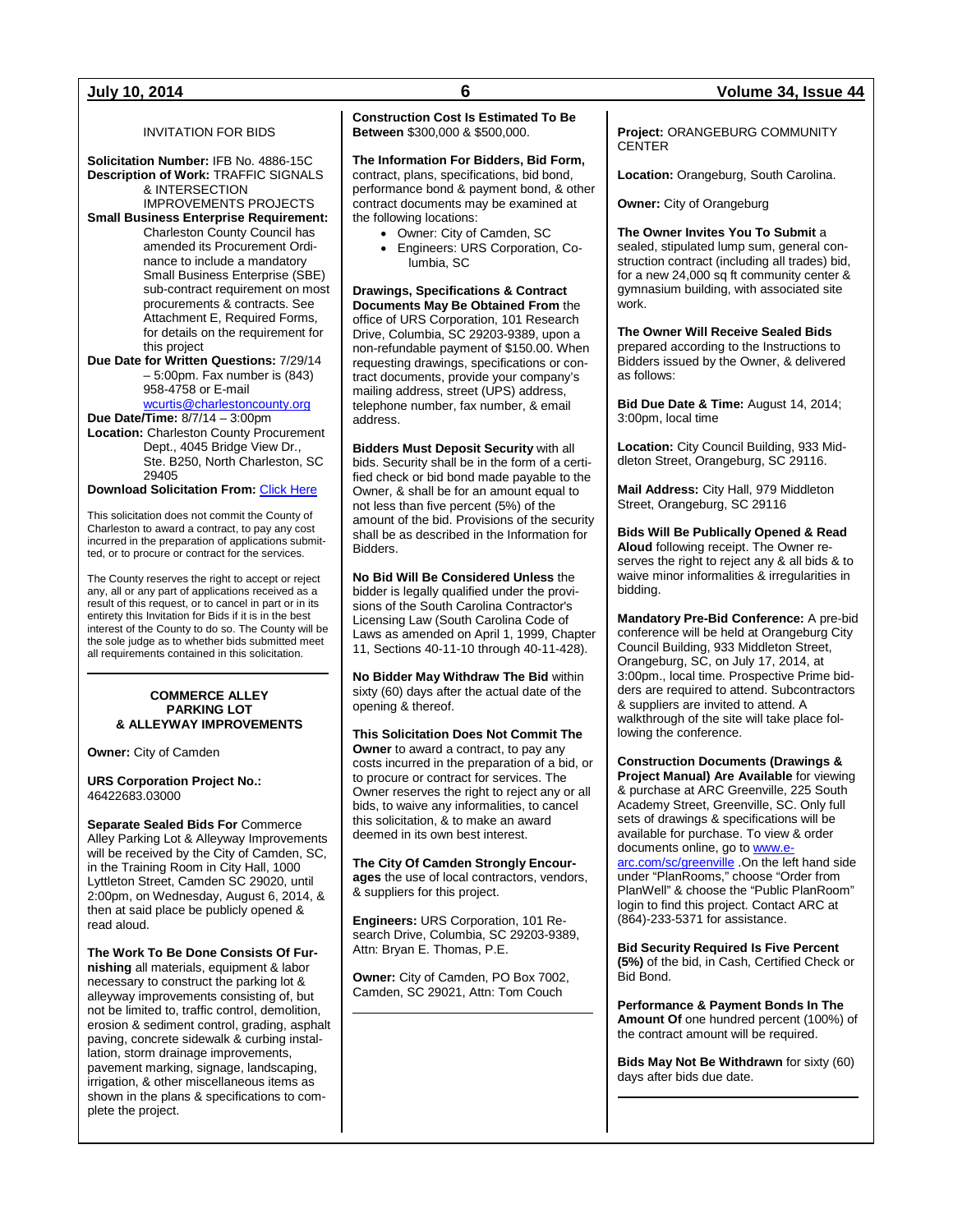**Project:** CHESTER COUNTY RFB NO. C-7.25 – PROJECT BREAD- # 1152

**Chester County, SC Is Soliciting Sealed Bids** from qualified contractors for RFB No. C-7.25, Project Bread, No. 1152.

**Sealed Bids Clearly Marked** "RFB No. C-7.25, Project Bread, No. 1152", with bidder's name, address, & South Carolina Contractor's License Number on the outside of the envelope shall be accepted by the Chester County Office of Procurement, PO Drawer 580, 1476 J.A. Cochran By-Pass, Chester, SC 29706, until 2:00pm, Monday, July 28, 2014. Bids will not be accepted after this date & time. After closing, the bids will be opened publicly in the R. Carlisle Roddey Building (Conference Room) located at 1476 J.A. Cochran By-Pass, Chester, SC 29706. Bid prices shall remain valid for 60 days following the bid opening.

**Pre-Bid Meeting Will Be Held In The Conference Room** of the R. Carlisle Roddey Building located at 1476 J.A. Cochran By-Pass, Chester, South Carolina 29706 on Thursday, July 17, 2014, at 10:00am. Contractors are encouraged to attend.

**The Work Consists Of:** Clearing & grubbing, unclassified excavation, drainage, Graded Aggregate Base Course, Base - Type B, Intermediate - Type B, Surface - Type B & striping to establish approximately 868 linear feet of new roadway, in Chester County, SC. The limits of work are demonstrated in the bid documents along with details describing specific items of work. Detailed quantities are included within the bid documents Section E: Bid Form.

**Bid Documents Will Be Available** for examination in the following locations:

- Chester County Procurement website, [www.chestercounty.org](http://www.chestercounty.org/)
- Dennis Corporation Office, Columbia & Chester, SC

**Bidding Documents May Be Obtained From** the office of the engineer, Dennis Corporation, 1800 Huger Street, Columbia SC 29201, (803) 227-8579[, ahunt](mailto:ahunting@denniscorporation.com)[ing@denniscorporation.com,](mailto:ahunting@denniscorporation.com) for a nonrefundable charge of \$150.00. When requesting bid documents, provide your company's mailing address, street address, email address, telephone number, & fax number. Questions concerning the bid documents shall be addressed to Dennis Corporation, Attention: LB Cannon, Project Manager, 142 Gadsden Street, Chester, SC 29706, [lcannon@denniscorporation.com.](mailto:tantley@denniscorporation.com) All questions must be in writing & submitted before close of business, Wednesday, July 23, 2014.

**Bids Will Not Be Considered** unless the bidder is legally qualified under the provisions of the South Carolina Contractor's

Licensing Law (South Carolina Code of Laws, as amended). Prime Contractors must purchase a complete set of plans & specs from official source to be considered a plan holder & to submit a bona fide bid. No bidder may withdraw the bid within 60 business days after the actual date of the opening.

**Bids Will Not Be Considered** unless sealed accompanied by a bidder's bond, for 5 percent (5%) of the amount of the bid. Bid bond will be duly executed by the bidder as principal & having as surety thereon a surety company licensed to do business in the State of South Carolina. Successful bidder will be required to furnish a satisfactory performance & payment bond each in the amount of 100 percent (100%) of the bid.

**All Work On The Project Must Be Completed** within 60 days of Notice to Proceed.

**Chester County Reserves The Right** in all cases to reject any & all bids, or parts of bids, to waive technicalities, & to make such an award as is deemed in the best interest of the County. The County also reserves the right to waive informalities, to negotiate further with the Contractor of its choice, & to request additional information, to interview & to make an award deemed in its own best interest. All submittals shall become property of the County & is subject to the Freedom of Information Act (FOIA) regulations.

#### **VETERANS TERMINAL BULKHEAD RECONSTRUCTION**

**On Or About July 8, 2014,** plans & specifications for Veterans Terminal Bulkhead Reconstruction, Veterans Terminal, State Pier M, North Charleston, SC, will be available for distribution to qualified contractors by the South Carolina State Ports Authority.

**A Mandatory Pre-Bid Conference Will Be Held On** Tuesday, July 22, 2014, at 10:00am, at the NBT Construction Office, 2025 Bainbridge Ave., North Charleston, SC.

**There Will Be A Public Opening Of Bids Received** at the NBT Construction Office, 2025 Bainbridge Avenue, North Charleston, SC, until 3:00pm, on Thursday, August 28, 2014. Instructions for submitting a bid are included in the specifications.

**The Work Includes The Construction Of** a 597 LF temporary containment wall consisting of four feet diameter pipe piles, clean up, demolition & removal of failed bulkhead. The work also includes installation of a new bulkhead & upland reconstruction consisting of sheet piles, concrete piles, reinforcing, storm drainage systems, grading, asphalt paving, pavement markings, chain link fencing, seeding , & erosion control measures.

### **July 10, 2014 7 Volume 34, Issue 44**

**Interested Parties May Download** at no cost the plans & specifications from the South Carolina State Ports Authority's Legal Notices website, [www.scspa-notices.com.](http://www.scspa-notices.com/) Hardcopies of the plans & specifications will not be provided by the Authority.

**Bids Must Be Accompanied By** a certified check or bid bond for twenty percent (20%) of the Base Bid. One hundred percent (100%) labor & material bond & one hundred percent (100%) performance bond will be required. The bidder shall have a current contractor's license for the State of South Carolina.

**The South Carolina State Ports Authority Reserves The Right** to reject any or all bids, or to accept any bid if considered best for its interest.

> S.C. State Ports Authority PO Box 22287 Charleston, SC 29413-2287 (843) 856-7048

## **CONSULTANT / PROFESSIONAL SERVICES**

**Description:** ASSESS SOIL CONDITIONS ACROSS THE PROPERTY AT 420 W. WHITE STREET (FORMERLY ROCK HILL PRINTING & FINISHING); DETERMINE GEOLOGICAL & SOIL CONDITIONS & OVERALL SUITABILITY OF SITE FOR CONSTRUCTION OF ROADWAYS, BUILDING PADS & OTHER DEVELOPMENT ACTIVITIES **Solicitation Number:** PUR539 **Delivery Point:** Rock Hill **Submit Offer By:** 7/25/14 – 5:00pm **Submit Offer To: Jennifer Wilford[, Jen](mailto:Jennifer.wilford@cityofrockhill.com)**[nifer.wilford@cityofrockhill.com](mailto:Jennifer.wilford@cityofrockhill.com) **Purchasing Entity:** City of Rock Hill Operations Center, 757 Anderson Rd., Bldg. 103, (PO Box 11706), Rock Hill, SC 29730 (29731) **Direct Inquiries To Buyer:** Marty Burr, (803) 329-5551 or [mburr@cityofrockhill.com](mailto:mburr@cityofrockhill.com) **Bid Request: [Click Here](http://cityofrockhill.com/departments/general-government/purchasing/bids-proposal-requests)**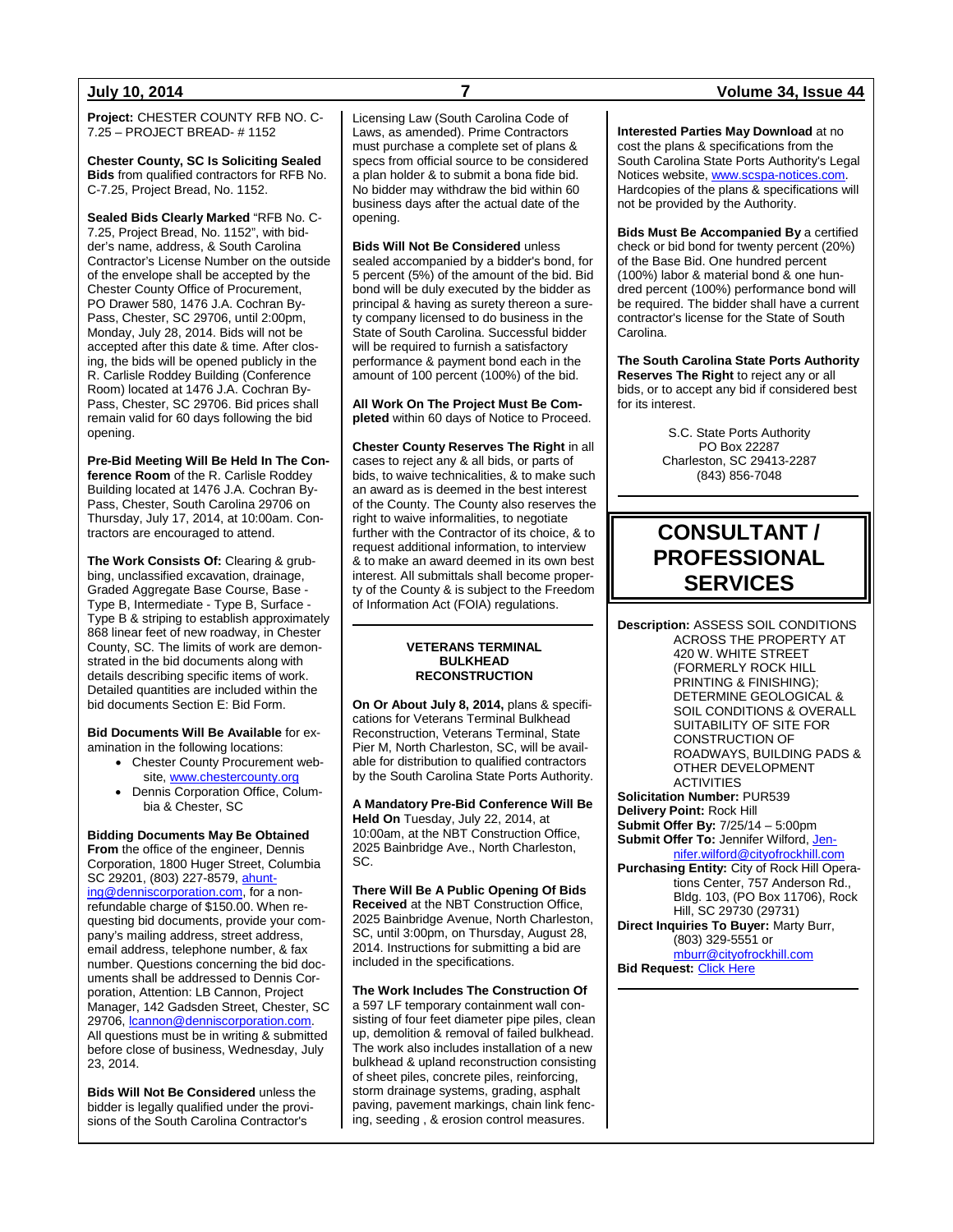**Description:** A.L.T.A. SURVEYS FOR SEVEN APARTMENT COMPLEXES FOR SPARTANBURG HOUSING AUTHORITY **Solicitation No.:** 2014-0056 **Delivery Point:** Spartanburg **Submit Offer By:** 7/17/14 – 4:00pm. Not a public bid opening **Purchasing Agency:** Spartanburg Housing Authority, 201 Caulder Ave., Spartanburg, SC 29306 **Buyer:** Margaret Woodson, phone (864) 598-6044, E-mail [mwoodson@shasc.org](mailto:mwoodson@shasc.org)

#### **FINANCIAL MANAGEMENT CONSULTATION & COMPTROLLERSHIP SERVICES FOR SANTEE WATEREE R.T.A.**

Santee Wateree Regional Transportation Authority is soliciting proposals for financial management consultation & comptrollership services which will include the following: reviewing financial reports, providing guidance & recommendations regarding the operation of the finance & personnel functions, assisting with identifying problems & making recommendations to address areas of concern & ensuring compliance with state, local & federal rules & regulations as related to finance. For full description, please contact the buyer at the below listed phone number or email.

**Solicitation Number:** SWARTA 14/15--02 **Submit Offer By:** 7/28/14 – 12:00pm **Purchasing Agency:** Santee Wateree RTA, 129 S. Harvin St., Sumter, SC 29150 **Buyer:** Patricia Drakeford, Compliance Officer, (803) 934-0396, Ext. 103

#### **CITY OF GREENWOOD / COUNTY OF GREENWOOD COMPREHENSIVE PLAN UPDATE**

REQUEST FOR QUALIFICATIONS

**Notice Is Hereby Given** that Letters of Qualifications for professional services will be received by Greenwood County until 10:00am, ET on Friday, the 25th of July 2014 for City / County Comprehensive Plan Update, RFQ Number: 1760-01/07-14 for Greenwood County City / County Planning Department, Greenwood, SC

**Qualification Documents May Be Obtained At** the office of the Procurement Officer, Room 106 of the Park Plaza Building, 600 Monument St., Greenwood, SC 29646, or by contacting Brian McKenna at [bmckenna@greenwoodsc.gov.](mailto:bmckenna@greenwoodsc.gov)

**Mailed/Hand Delivered Responses Must Be Addressed** Attn: Brian McKenna,

Greenwood County Treasurer's Office, 600 Monument Street, Box P-106 Park Plaza, Greenwood, SC 29646.

**Outside Of Envelope Containing Letters Of Qualifications** must be clearly labeled with the name of the firm, name of the project, & with the RFQ number. Failure to do so may result in a premature opening or failure to open the document.

**Greenwood County Reserves The Right** to reject any & all letters of qualifications, & to waive any informalities or irregularities.

> Greenwood County Brian K. McKenna Procurement Officer (864) 942-8799 [bmckenna@greenwoodsc.gov](mailto:bmckenna@greenwoodsc.gov)

## **EQUIPMENT**

**Description:** REMANUFACTURED ENGINE FOR CESSNA 182 **Solicitation Number:** 5400008111 **Submit Offer By:** 7/25/14 – 10:00pm **Purchasing Agency:** SC Forestry Commission, 5500 Broad River Rd., Columbia, SC 29212 **Buyer:** Melissa Fleming **Email:** [mfleming@forestry.state.sc.us](mailto:mfleming@forestry.state.sc.us) **Phone:** (803) 896-8836 **Download Solicitation From:** [http://webprod.cio.sc.gov/SCSolicitationWe](http://webprod.cio.sc.gov/SCSolicitationWeb/solicitationAttachment.do?solicitnumber=5400008111) [b/solicitationAttachment.do?solicitnumber=5](http://webprod.cio.sc.gov/SCSolicitationWeb/solicitationAttachment.do?solicitnumber=5400008111)

[400008111](http://webprod.cio.sc.gov/SCSolicitationWeb/solicitationAttachment.do?solicitnumber=5400008111)

**Description:** FURNISH & DELIVER COOPER FIXTURES **Solicitation Number:** USC-IFB-2643-LW **Delivery Point:** USC, Columbia **Submit Offer By:** 7/25/14 – 3:00pm **Purchasing Entity:** USC Purchasing, 6th Floor, 1600 Hampton St., Columbia, SC 29208, phone (803) 777-4115 **Bid Request:** The bid package is available through the USC Purchasing web site[, http://purchasing.sc.edu](http://purchasing.sc.edu/) or call the USC bid line at (803) 777-0255 **Buyer:** Lana Widener

**Description:** CONVERSION OF JOHN DEERE MAX EMERGE 2 INTO CONE PLANTER **Solicitation Number:** 51366675 **Delivery Point:** Blackville, SC **Submit Offer By:** 7/22/14 – 11:00am, ET. Not a public bid opening **Purchasing Entity:** Clemson University, Procurement Services, Administrative Services Building, 108 Si-

### **July 10, 2014 8 Volume 34, Issue 44**

las N. Pearman Blvd., Clemson, SC 29634 **Buyer:** Allison Patton, (864) 656-3677

or [apatton@clemson.edu](mailto:apatton@clemson.edu) **Download Solicitation From:** Online solicitations only. Solicitations can be viewed at [www.clemson.edu/cfo/procureme](http://www.clemson.edu/cfo/procurement/vendors) [nt/vendors](http://www.clemson.edu/cfo/procurement/vendors)

**Description:** FURNISH, DELIVER & INSTALL NEW VOLLRATH SERVING COUNTER & CASH REGISTER STAND **Solicitation Number:** Q2015.2 **Delivery Point:** Gilbert, SC 29054 **Bid Opening Date/Time:** 7/28/14 – 3:00pm. Not a public bid opening **Bid Opening Location:** Lexington School District One Procurement Office, Conference Room, 100 Tarrar Springs Rd., Lexington, SC 29072 **Bid Request:** Call (803) 821-1181 or E-mail

[jnichols@lexington1.net.](mailto:jnichols@lexington1.net) Include the following information - company name, contact name, street address, city, state, zip, phone number, E-mail address & solicitation name & number.

**Buyer:** Jack Nichols **Download Solicitation From:** [Click here](http://www.lexington1.net/lexoneweb/index.aspx?page=FiscalServices/Procurement/Procurementsolicitawards.aspx)

**Description:** REFUSE DISPOSAL TRUCK FOR HANAHAN **Solicitation Number:** 2014-7-1

**Submit Offer By:** Monday, 7/21/14 – 2:00pm

**Purchasing Agency:** City of Hanahan, 1255 Yeamans Hall Rd., Hanahan, SC 29410

**Direct Inquiries To:** Steve Willis, Hanahan Public Works Department, phone (843) 297-1912

**Buyer:** Michelle D. Lloyd, phone (843) 576-5254, E-mail [mlloyd@cityofhanahan.com](mailto:mlloyd@cityofhanahan.com) **Download Solicitation From:**

[www.cityofhanahan.com](http://www.cityofhanahan.com/)

#### **Bid Name:** QUICK RESPONSE VEHICLE – SEALED BIDS

**Description:** Dorchester Count,y SC is soliciting competitive sealed bids from qualified vendors for the purchase of a heavy duty, commercial grade emergency medical services paramedic level quick response vehicle. The vehicle will be of the latest type, carefully designed & constructed to meet the demands of a high volume, paramedic level EMS agency.

**Bid Notice Number:** 2015-2935-7402-01

**Closing Date/Time:** Thursday, July 31, 2014, at 3:00pm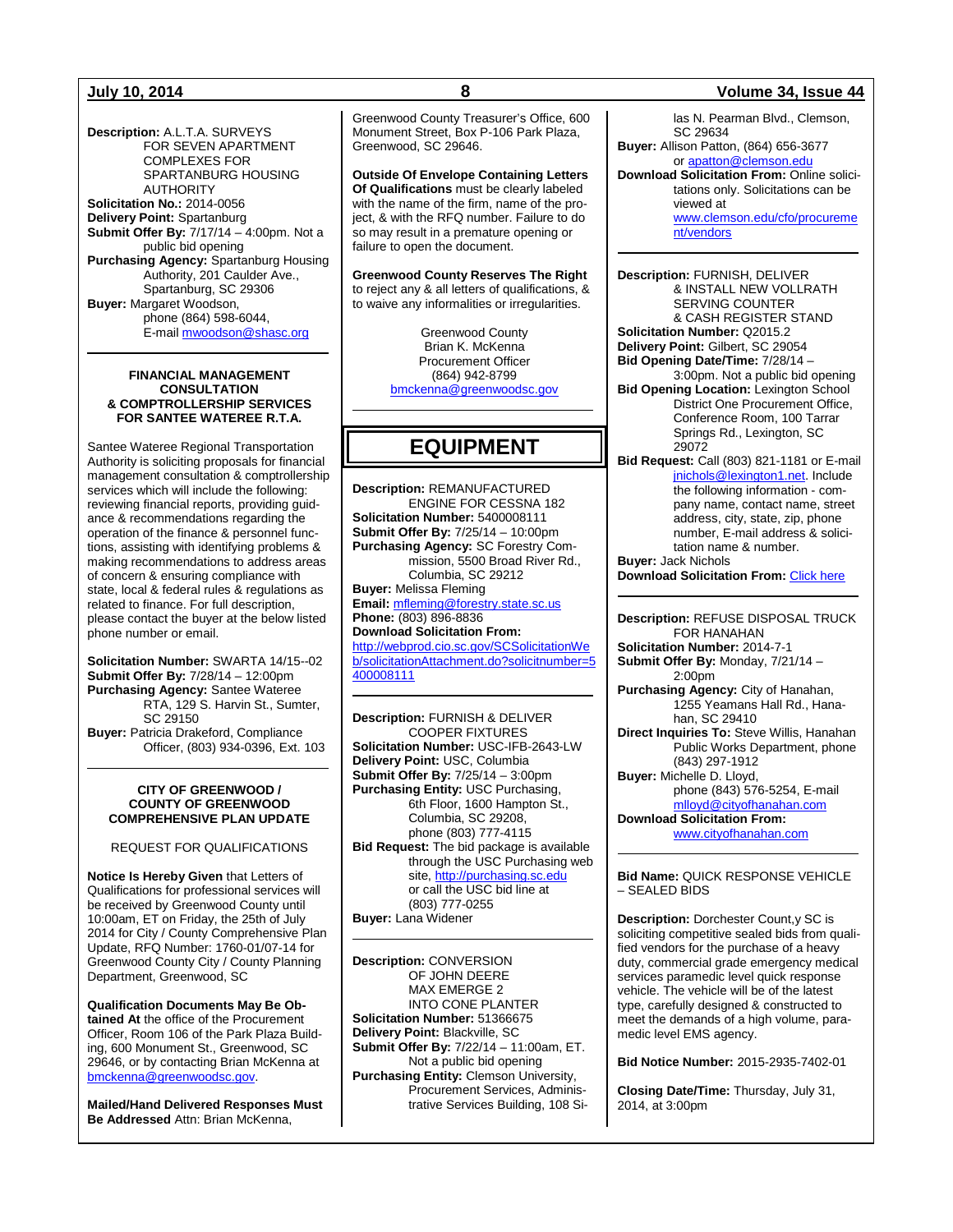**Place:** Dorchester County KFW Services Facility, Purchasing Department, 201 Johnston Street, St. George, SC 29477, S.G. Stephens, Jr., CPPO, Procurement **Director** 

**Specifications/Bid Package:** [http://bids.dorchestercounty.net;](http://bids.dorchestercounty.net/)

### **Vendor Registration:**

[http://bids.dorchestercounty.net](http://bids.dorchestercounty.net/) – Vendors that have not registered are to go to the website, complete the vendor registration process; confirm registration; log-in; & download the bid documents-Commodity Code 070-003.

**Bid Contact:** Doug Warren, EMS Director, (843) 563-0286 or 832-0286

Deadline for written questions on the procurement module is Thursday, July 24, 2014.

#### **GENERATOR & TRANSFER SWITCH FOR CITY OF COLUMBIA**

The City of Columbia is requesting bids from qualified vendors for "100kw or 125kw Generator & 400 amp Transfer Switch."

Information can be viewed using the City of Columbia's Bid Online System at [https://bidonline.columbia.sc.gov.](https://bidonline.columbia.sc.gov/)

Bid No: 003-14-15 Bid Deadline: 7/23/14 – 3:00pm, ET

The deadline for questions will be July 16, 2014 by 12:00pm, ET, & must be submitted using Bid Online

## **INFORMATION TECHNOLOGY**

**Description:** HOUSING SERVICES SOFTWARE FOR COASTAL CAROLINA UNIVERSITY **Solicitation Number:** 5400007449 **Submit Offer By:** 8/4/14 – 2:30pm **Purchasing Agency:** ITMO, Division of Procurement Services, Budget & Control Board, 1201 Main St., Ste. 601, Columbia, SC 29201 **Buyer:** Jason Evans **Email:** [jevans@mmo.sc.gov](mailto:jevans@mmo.sc.gov) **Phone:** (803) 896-7999 [http://webprod.cio.sc.gov/SCSolicitationWe](http://webprod.cio.sc.gov/SCSolicitationWeb/solicitationAttachment.do?solicitnumber=5400007449)

[b/solicitationAttachment.do?solicitnumber=5](http://webprod.cio.sc.gov/SCSolicitationWeb/solicitationAttachment.do?solicitnumber=5400007449) [400007449](http://webprod.cio.sc.gov/SCSolicitationWeb/solicitationAttachment.do?solicitnumber=5400007449)

**Description:** QUALYSGUARD SECURITY SOFTWARE – VULNERABILITY MANAGEMENT **Solicitation Number:** 5400008103 **Submit Offer By:** 7/31/14 – 11:00am **Purchasing Agency:** ITMO, Division of Procurement Services, Budget & Control Board, 1201 Main St., Ste. 601, Columbia, SC 29201 **Buyer:** Michael Thomas **Email:** [mthomas@mmo.sc.gov](mailto:mthomas@mmo.sc.gov) **Phone:** (803) 896-5232 **Download Solicitation From:** [http://webprod.cio.sc.gov/SCSolicitationWe](http://webprod.cio.sc.gov/SCSolicitationWeb/solicitationAttachment.do?solicitnumber=5400008103) [b/solicitationAttachment.do?solicitnumber=5](http://webprod.cio.sc.gov/SCSolicitationWeb/solicitationAttachment.do?solicitnumber=5400008103) [400008103](http://webprod.cio.sc.gov/SCSolicitationWeb/solicitationAttachment.do?solicitnumber=5400008103)

#### **UTILITY BILLING & LAWTRAK SOFTWARE FOR TOWN OF JEFFERSON**

REQUEST FOR PROPOSALS

The Town of Jefferson, SC (Chesterfield County) is requesting proposals from qualified software vendors for the following products: (1) utility billing software for water, sewer, & garbage, & (2) LawTrak software for municipal court. For more information, contact Jefferson Town Clerk at (843) 658- 7600.

Sealed proposals must be received by 4:00pm, on July 31, 2014, at Jefferson Town Hall, 223 N. Main St., (PO Box 306), Jefferson, SC 29718, at which time all proposals will be publically opened & recorded. The Town reserves the right to refuse to accept any or all proposals as determined by Town Council to be in the public interest.

#### **C.O.T.S WEB-BASED SOLUTION FOR DEFERRED PRESENTMENT DATABASE**

INTENT TO SOLE SOURCE

The South Carolina State Board of Financial Institutions - Consumer Finance Division is considering available options for a commercial off the shelf (COTS) web-based solution with support to satisfy the requirements set in SCCPC §34-39-175 regarding a Deferred Presentment database.

The centralized database must be available to all licensed Deferred Presentment service providers doing business in South Carolina. The database must be available to both Deferred Presentment providers & Division employees on a real-time basis & be able to interface with the Deferred Presentment providers' point of sale systems. The vendor must also provide non webbased support for those licensees not utilizing the web as well as for down time situations. The Division is seeking a solution that

### **July 10, 2014 9 Volume 34, Issue 44**

is established with a proven track record of accuracy & reliability. The vendor must provide appropriate system & user documentation including reports at the request of the Division for audit purposes, provide training to all licensees & Division employees, & provide a transition plan for assumption of operations from the existing database provider. The vendor will be compensated on a per transaction fee basis according to §34-39-270(H). No funds will be paid by the Division & the Division will not incur any costs associated with this project.

The vendor must be able to provide references to verify the product / service's successful history & must meet all of the information security protocols / requirements of the South Carolina Division of Information Security.

Please contact (803) 734-2020 with any questions. Proposals must be received on or before Monday July 24, 2014.

#### **Description:** BRIVO ACS 5008E WEB-BASED ACCESS CONTROL **SYSTEM**

**Specifics:** Project consists of providing all equipment, material, labor & supervision required to properly install the above. System has five card readers / keypads & four electric strikes **Solicitation Number:** 0803 **Delivery Point:** SC Vocational Rehabilitation Department, Holmesview Center, 3799 Old Easley Bridge Rd., Greenville, SC 29611 **Site Visit:** Recommended. Contact Perry Pitts for appointment, phone (864) 239-6323 **Submit Offer By:** 7/17/14 – 8:30am **Bid Opening Location:** SC Vocational Rehabilitation Department, State Headquarters, 1410 Boston Ave., West Columbia, SC 29170 **For Inquiries / Bid Package, Contact** 

### **Buyer:** Mike Cupp

**E-mail:** [mcupp@scvrd.state.sc.us](mailto:mcupp@scvrd.state.sc.us) **Phone:** (803) 896-6521

**Description:** SAMSUNG EDUCATION TABLETS & INTEGRATION **Solicitation Number:** 15-001 **Delivery Point:** West Columbia **Submit Offer By:** 7/23/14 – 3:00pm, ET **Purchasing Entity:** Lexington County School District Two, District Education Center, 715 Ninth St., West Columbia, SC 29169 **Request Bid Package From Buyer:** Tony

Shealy, Director of Purchasing **Telephone:** (803) 739-4057 **E-mail:** [tshealy@lex2.org](mailto:tshealy@lex2.org)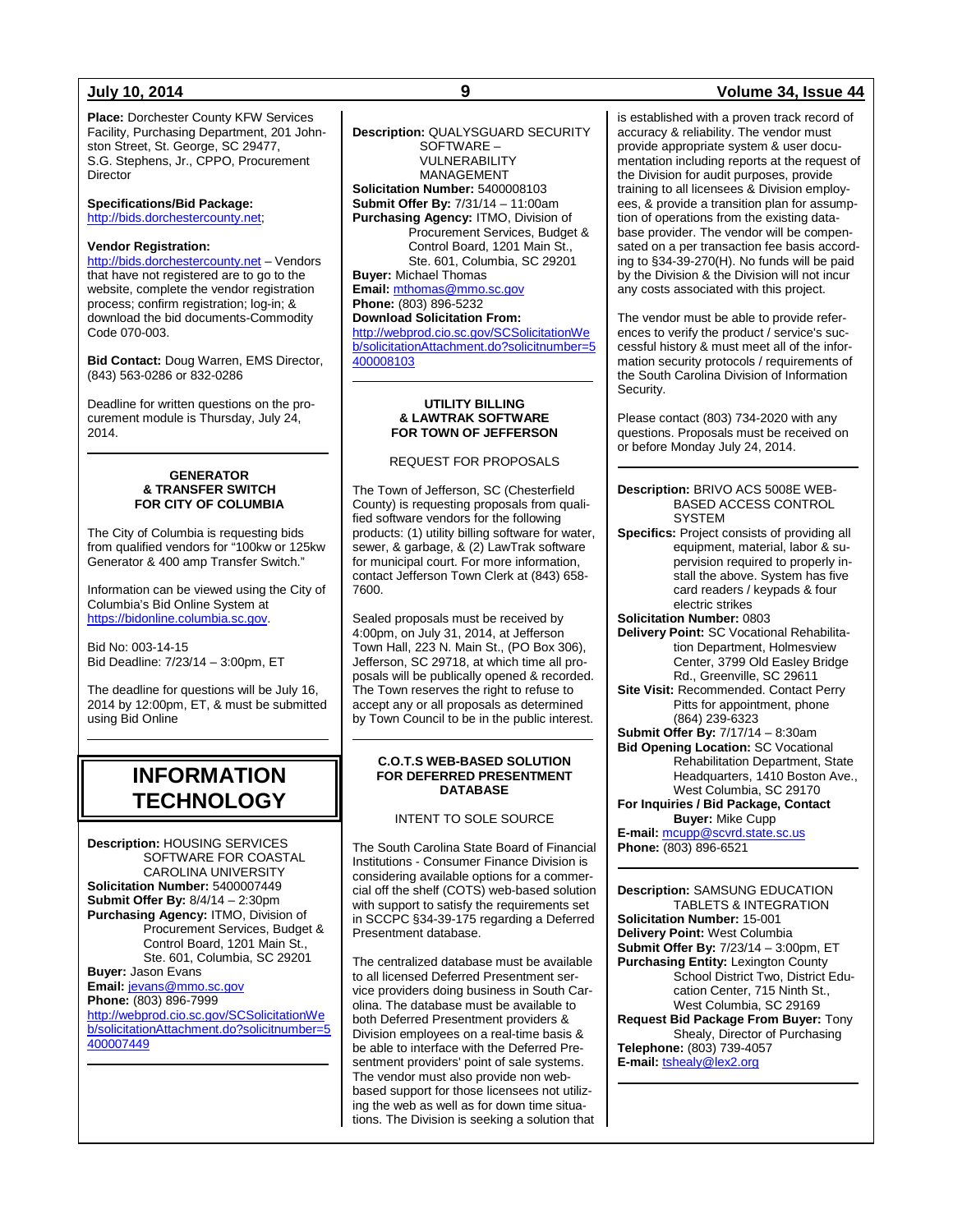## **MAINTENANCE / REPAIR**

**Job Name:** FORKLIFT MAINTENANCE – TERM CONTRACT **Job Number:** C15001 – 7/30/14 **Description of Project:** Provide all materials, equipment & supplies for Forklift Maintenance – Term Contract, in accordance with the specifications, conditions, & provisions as applicable to this solicitation **Submit Bid By:** 7/30/14 – 2:00pm, ET

**Agency:** Riverbanks Zoo & Garden, 400 Rivermont Dr., Columbia, SC 29210

**Direct Inquiries To:** Jo Marie Brown, CPPB, phone (803) 602-0831, E-mail [jmbrown@riverbanks.org](mailto:jmbrown@riverbanks.org)

**Download Solicitation From:** [www.riverbanks.org/procurement](http://www.riverbanks.org/procurement)

## **MINOR CONSTRUCTION**

### **Invitation for Minor Construction Quotes**

SCBO Notes referred to in State Agency advertisements appearing in the Minor Construction Section of SCBO can be found at [Click Here.](http://www.mmo.sc.gov/PS/general/scbo/SCBO_Notes_060512.pdf) Please verify requirements for non-State agency advertisements by contacting the agency/owner.

**Project Name:** STATE PARK SEWER REPAIRS – SANTEE & TABLE ROCK – SANTEE SEPTIC TANKS **Project Number:** P28-9727-MJ-D **Project Location:** Santee State Park, Orangeburg County

**Applicable SCBO Notes:** 4 & 5 **Bid Security Required:** Yes **Performance Bond Required:** No **Payment Bond Required:** No

**Description of Project:** Install a 1,000 gallon septic tank at 18 cabins at Santee State Park. Contractor will have to install tanks on existing gravity sewer service lines & must conform to the schedule provided in the bid documents

**Construction Cost Range:** <\$30,000 **Architect/Engineer:** SCPRT **A/E Contact:** Scott A. Langford, PE **A/E Address:** 1205 Pendleton St., Columbia, SC 29201 **A/E Telephone:** (803) 734-0188 **A/E Fax:** (803) 734-1017

**A/E E-mail:** [slangford@scprt.com](mailto:slangford@scprt.com) **Plans May Be Obtained From:**

[www.scprtConstructionBids.com](http://www.scprtconstructionbids.com/)

**Plan Deposit:** Free on-line **Pre-Quote Conf.:** None **Agency/Owner:** South Carolina Department of Parks, Recreation & Tourism **Name & Title of Agency Coordinator:** Scott A. Langford, PE **Address:** 1205 Pendleton St., Columbia, SC 29201 **Telephone:** (803) 734-0188

**Fax:** (803) 734-1017 **E-mail:** [slangford@scprt.com](mailto:slangford@scprt.com)

**IFQ Due Date/Time:** 7/29/14 – 2:00pm **Place:** Room 249, Edgar Brown Building, 1205 Pendleton St., Columbia, SC 29201 **Hand Deliver/Mail IFQ To:** SCPRT, Attn.:

Scott Langford, Room 249, 1205 Pendleton St., Columbia, SC 29201

#### **RENOVATION OF 150 N. DARGAN STREET, CITY OF FLORENCE, SC**

INVITATION TO BID NO. 2014-43

**The City Of Florence Is Accepting Bids** from qualified bidders to renovate the building located at 150 N. Dargan Street Florence, SC.

**Mandatory Pre-Bid Conference:** To be held at the job site located a 150 N. Dargan Street on July 23, 2014 at 10:00am.

**Bid Opening Date/Time:** July 28, 2014, at 2:00pm

**Location for the Receipt of Bids:** City of Florence City Center, Purchasing / Contracting Office, 324 West Evans Street, 3rd Floor, Florence, SC 29501

**The Invitation To Bid Document Can Be**  Found At [Click Here,](http://www.cityofflorence.com/departments/finance/purchasing.aspx) or can be obtained by contacting Lynwood F. Givens at [lgiv](mailto:lgivens@cityofflorence.com)[ens@cityofflorence.com](mailto:lgivens@cityofflorence.com) or by fax at (843) 665-3111.

**Mailing Address:** City of Florence, Office of Purchasing & Contracting, 324 West Evans Street, Florence, SC 29501

The City of Florence welcomes & encourages submissions from minority & woman owned businesses. Please indicate that you are a minority or woman owned business with your request for bid documents.

This solicitation does not commit the City of Florence to award a contract, to pay any costs incurred in the preparation of a bid, or to procure or contract for services. The City of Florence reserves the right to reject any & all responses, to cancel this solicitation, & to make an award deemed in its own best interest.

**July 10, 2014 10 Volume 34, Issue 44**

## **PRINTING**

**Description:** PRINT & DELIVER STUDENT NEWS PUBLICATION TO FRANCIS MARION UNIVERSITY

**Solicitation Number:** RFQ-2206 **Delivery Point:** Florence, SC

**Submit Offer By:** 7/29/14 – 2:00pm, local time

**Purchasing Agency:** Francis Marion University, Purchasing Office, Room 102, Stokes Administration Building, 4822 East Palmetto St., Florence, SC 29506

**Direct Inquiries to Buyer:** Eric L. Garris, phone (843) 661-1134,

E-mai[l EGarris@fmarion.edu](mailto:EGarris@fmarion.edu) **Download Solicitation From:**

[http://www.fmarion.edu/about/soli](http://www.fmarion.edu/about/solicitationsandawards) [citationsandawards](http://www.fmarion.edu/about/solicitationsandawards)

## **SERVICES**

**Description:** AIKEN MAINTENANCE SHOP LIGHTING REPLACEMENT **Solicitation Number:** 5400008099 **Pre-Bid Conf./Site Visit:** Non-mandatory, 7/22/14 – 10:00am **Place:** SCDOT – Aiken Maintenance, 1931 University Parkway, Aiken, SC 29801 **Submit Offer By:** 7/29/14 – 5:00pm **Purchasing Agency:** SC Department of Transportation, 955 Park St., Columbia, SC 29201 **Buyer:** Janet Jones

**Email:** [jonesjl@scdot.org](mailto:jonesjl@scdot.org) **Phone:** (803) 737-1488 **Download Solicitation From:** [http://webprod.cio.sc.gov/SCSolicitationWe](http://webprod.cio.sc.gov/SCSolicitationWeb/solicitationAttachment.do?solicitnumber=5400008099)

[b/solicitationAttachment.do?solicitnumber=5](http://webprod.cio.sc.gov/SCSolicitationWeb/solicitationAttachment.do?solicitnumber=5400008099) [400008099](http://webprod.cio.sc.gov/SCSolicitationWeb/solicitationAttachment.do?solicitnumber=5400008099)

**Description:** BUILDING SIGNAGE FOR CALHOUN BUILDING **Solicitation Number:** 5400008113 **Site Visit:** 7/17/14 – 10:00am

**Place:** Calhoun Building, 1015 Sumter St., Columbia, SC 29201

**Submit Offer By:** 7/28/14 – 10:00am **Purchasing Agency:** SC Budget & Control Board, Internal Operations, 1201 Main St., Ste. 400, Columbia, SC 29201

**Buyer:** Tammy Seel **E-mail:** [tseel@io.sc.gov](mailto:tseel@io.sc.gov)

**Phone:** (803) 737-1580

**Download Solicitation From:** [http://webprod.cio.sc.gov/SCSolicitationWe](http://webprod.cio.sc.gov/SCSolicitationWeb/solicitationAttachment.do?solicitnumber=5400008113) [b/solicitationAttachment.do?solicitnumber=5](http://webprod.cio.sc.gov/SCSolicitationWeb/solicitationAttachment.do?solicitnumber=5400008113) [400008113](http://webprod.cio.sc.gov/SCSolicitationWeb/solicitationAttachment.do?solicitnumber=5400008113)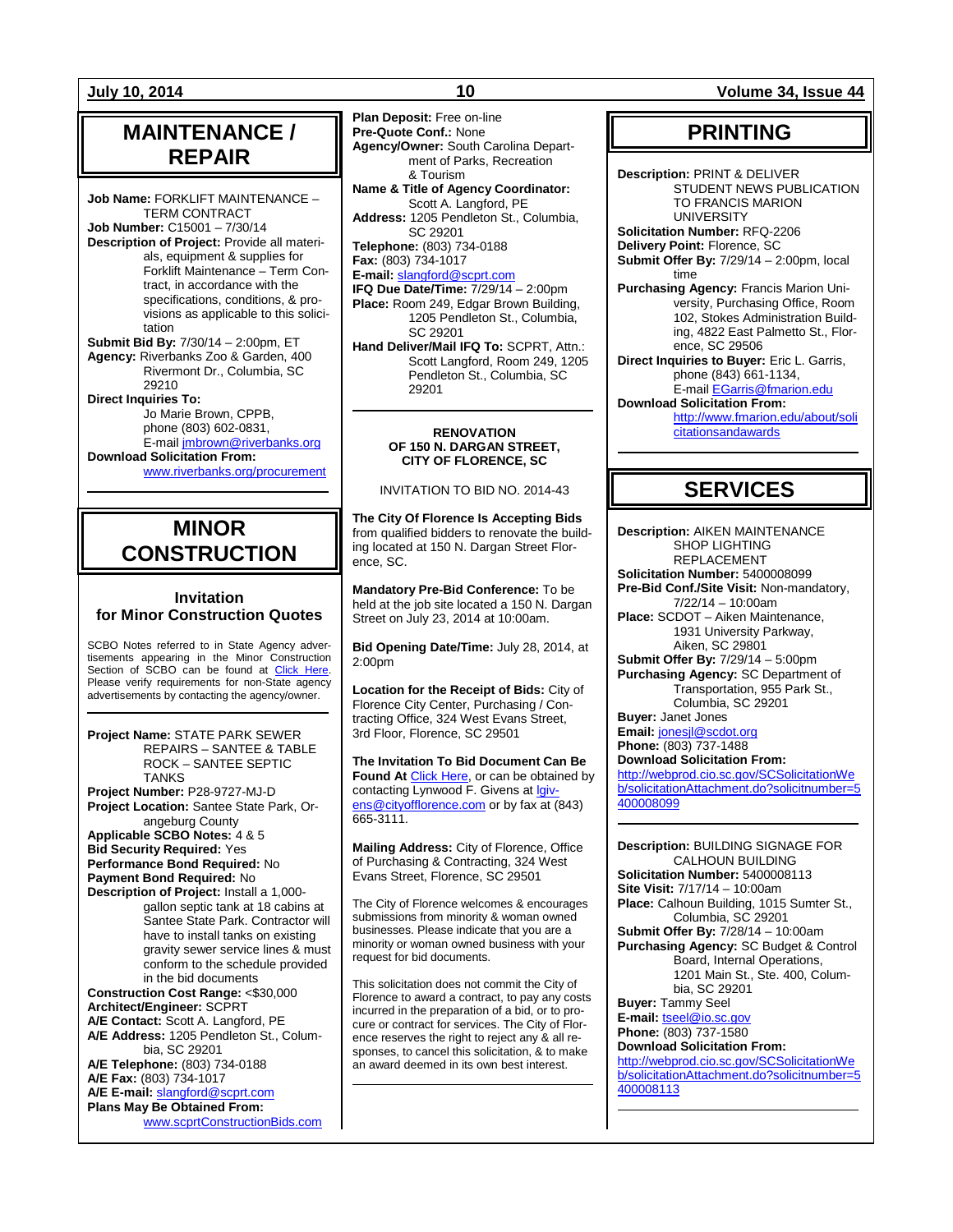**Description:** SIDEWALK REPLACEMENT, CURB & GUTTER WITHIN THE RIGHT-OF-WAY IN RICHLAND & UPPER LEXINGTON COUNTIES **Solicitation Number:** 5400008112 **Submit Offer By:** 7/29/14 – 10:00am **Purchasing Agency:** SC Dept. of Transportation, Rm. 101, 955 Park St., Columbia, SC 29201 **Buyer:** Sateria P. West **Email:** [westsp@scdot.org](mailto:westsp@scdot.org) **Phone:** (803) 737-1488 **Download Solicitation From:** [http://webprod.cio.sc.gov/SCSolicitationWe](http://webprod.cio.sc.gov/SCSolicitationWeb/solicitationAttachment.do?solicitnumber=5400008112) [b/solicitationAttachment.do?solicitnumber=5](http://webprod.cio.sc.gov/SCSolicitationWeb/solicitationAttachment.do?solicitnumber=5400008112) [400008112](http://webprod.cio.sc.gov/SCSolicitationWeb/solicitationAttachment.do?solicitnumber=5400008112)

#### *READVERTISEMENT TO INCLUDE DEADLINE FOR QUESTIONS*

**Description:** DEBT COLLECTION FOR S.C. DEPARTMENT OF EMPLOYMENT & WORKFORCE **Solicitation Number:** 5400007490 **Deadline for Questions:** 7/21/14 – 10:00am **Submit Offer By:** 8/12/14 – 11:00am **Purchasing Agency:** Materials Management Office, Division of Procurement Services, Budget & Control Board, 1201 Main St., Ste. 600, Columbia, SC 29201 **Buyer:** Stacy Adams, CPPB **E-mail:** [sadams@mmo.sc.gov](mailto:sadams@mmo.sc.gov) **Phone:** (803) 737-4375 **Download Solicitation From:**

[http://webprod.cio.sc.gov/SCSolicitationWe](http://webprod.cio.sc.gov/SCSolicitationWeb/solicitationAttachment.do?solicitnumber=5400007490) [b/solicitationAttachment.do?solicitnumber=5](http://webprod.cio.sc.gov/SCSolicitationWeb/solicitationAttachment.do?solicitnumber=5400007490) [400007490](http://webprod.cio.sc.gov/SCSolicitationWeb/solicitationAttachment.do?solicitnumber=5400007490)

#### **OFFICE SPACE IN JASPER COUNTY FOR S.C.D.H.H.S.**

The State of South Carolina is seeking office space in Jasper County on behalf of the South Carolina Department of Health & Human Services. Information about this bid can be found a[t www.gs.sc.gov/sb](http://www.gs.sc.gov/sb-ps/leasing/LS-solicitations.phtm)[ps/leasing/LS-solicitations.phtm.](http://www.gs.sc.gov/sb-ps/leasing/LS-solicitations.phtm)

Please direct your responses & inquiries in writing to Cynthia Young, 1200 Senate St., Suite 460, Columbia, SC 29201, Fax (803) 734-0592, o[r cyoung@gs.sc.gov.](mailto:cyoung@gs.sc.gov)

All proposals must be received in the Real Property Services Office on or before 4:00pm, July 25, 2014.

**Description:** STUDENT ATHLETIC (SPORTS) ACCIDENT / INJURY **INSURANCE Solicitation No.:** IFB-LA-291-07/21/2014 **Delivery Point:** Lander University, Greenwood, SC 29649 **Submit Offer By:** 7/21/14 – 3:00pm **Purchasing Entity:** Lander University, Procurement Services, Facilities Operations, 204 West Henrietta Ave., Greenwood, SC 29649 **Direct Inquiries/Bid Request to Buyer:** .<br>Lois Amick, phone (864) 388-8899, fax (864) 388-8127, E-mai[l lamick@lander.edu](mailto:lamick@lander.edu) **Download Solicitation From: [Click here](http://www.lander.edu/Business-Administration/Procurement-Services/Solicitations.aspx)** 

**Description:** STUDENT ACCIDENT INSURANCE **Solicitation Number:** 10-FD-51 **Delivery Point:** Florence, SC **Bid Opening Date/Time:** 7/18/14 – 9:00am **Bid Opening Location:** Florence-Darlington Technical College, Purchasing Department, 2715 West Lucas St., Florence, SC 29501 **Direct Inquiries to Buyer:** Angela F. Jordan,

phone (843) 661-8341, .<br>E-mai[l Angela.Jordan@fdtc.edu](mailto:Angela.Jordan@fdtc.edu)

**Description:** PROVIDE MOWING SERVICES AT U.S.C.-WEDGE PLANTATION **Solicitation Number:** USC-IFB-2645-LW **Delivery Point:** Wedge Plantation, 2143 Wedge Plantation Rd., McClellanville, SC 29458 **Site Visit:** 7/23/14 – 10:30am at the plantation **Submit Offer By:** 7/29/14 – 3:00pm **Bid Opening Location:** USC Purchasing, 6th Floor, 1600 Hampton St., Columbia, SC 29208, phone (803) 777-4115 **Bid Request:** [http://purchasing.sc.edu](http://purchasing.sc.edu/) or call the USC bid line at

(803) 777-0255 **Buyer:** Lana Widener

**Description:** ROOFING MANAGEMENT & MAINTENANCE CONTRACT **Solicitation Number:** 52042258 **Delivery Point:** Clemson, SC **Submit Offer By:** 7/30/14 – 11:00am, ET **Purchasing Entity:** Clemson University, Procurement Services, Administrative Services Building, 108 Silas N. Pearman Blvd., Clemson, SC 29634 **Buyer:** Allison Patton, (864) 656-3677 or [apatton@clemson.edu](mailto:apatton@clemson.edu) **Download Solicitation From:** [www.clemson.edu/cfo/procureme](http://www.clemson.edu/cfo/procurement/vendors) [nt/vendors](http://www.clemson.edu/cfo/procurement/vendors)

#### **July 10, 2014 11 Volume 34, Issue 44**

**Description:** INDEFINITE DELIVERY CONTRACT FOR FENCE INSTALLATION / REPLACEMENTS / REPAIRS **Solicitation Number:** 14-1595 **Pre-Bid Conf.:** 7/22/14 – 10:00am **Pre-Bid Location:** Facilities, 2171 West Main St., Rock Hill, SC 29732 **Bids Due:** 7/29/14 – 2:00pm **Received At:** Rock Hill Schools' Purchasing Department, 660 North Anderson Rd., Rock Hill, SC 29730 **Solicitation Is Available On-Line At:** [http://www.rock-hill.k12.sc.us](http://www.rock-hill.k12.sc.us/) **Agency:** Rock Hill Schools, 660 North Anderson Rd., Rock Hill, SC 29730

#### REQUEST FOR PROPOSAL

**Description:** BACKGROUND SCREENING & VERIFICATION **Solicitation Number:** 15-002 **Delivery Point:** West Columbia **Submit Offer By:** 7/29/14 – 1:00pm, ET **Purchasing Entity:** Lexington County School District Two, District Education Center, 715 Ninth St., West Columbia, SC 29169 **Buyer:** Tony Shealy, Director of Purchasing **Telephone:** (803) 739-4057 **E-mail:** [tshealy@lex2.org](mailto:tshealy@lex2.org)

**Description:** PROVIDE UNIFORM / LINEN RENTAL SERVICES **Solicitation Number:** BVBT2015.1 **Delivery Point:** Lexington, SC 29072 **Bid Opening Date/Time:** 7/28/14 – 3:00pm **Bid Opening Location:** Lexington School District One Procurement Office, Conference Room, 100 Tarrar Springs Rd., Lexington, SC 29072 **Bid Request:** Call (803) 821-1181 or E-mail [jnichols@lexington1.net.](mailto:jnichols@lexington1.net) Include the following information - company name, contact name, street address, city, state, zip, phone

tation name & number. **Buyer:** Jack Nichols

number, E-mail address & solici-

**Download Solicitation From: [Click here](http://www.lexington1.net/lexoneweb/index.aspx?page=FiscalServices/Procurement/Procurementsolicitawards.aspx)** 

**Description:** ELECTRONIC WASTE TRANSPORTATION & RECYCLING SERVICES – TERM CONTRACT **Solicitation Number:** C15002 – 07/30/14S **Submit Offer By:** 7/30/14 – 3:00pm, ET **Purchasing Entity:** Lexington County Procurement Office, County Administration Building, 212 South Lake Dr., Ste. 503, Lexington, SC 29072 **Direct Inquiries To:** Angela M. Seymour **Telephone:** (803) 785-8319

**E-mail:** [aseymour@lex-co.com](mailto:aseymour@lex-co.com) **Download Solicitation From: [Click here](http://www.lex-co.sc.gov/departments/DeptIQ/procurement/Pages/BidOpportunities.aspx)**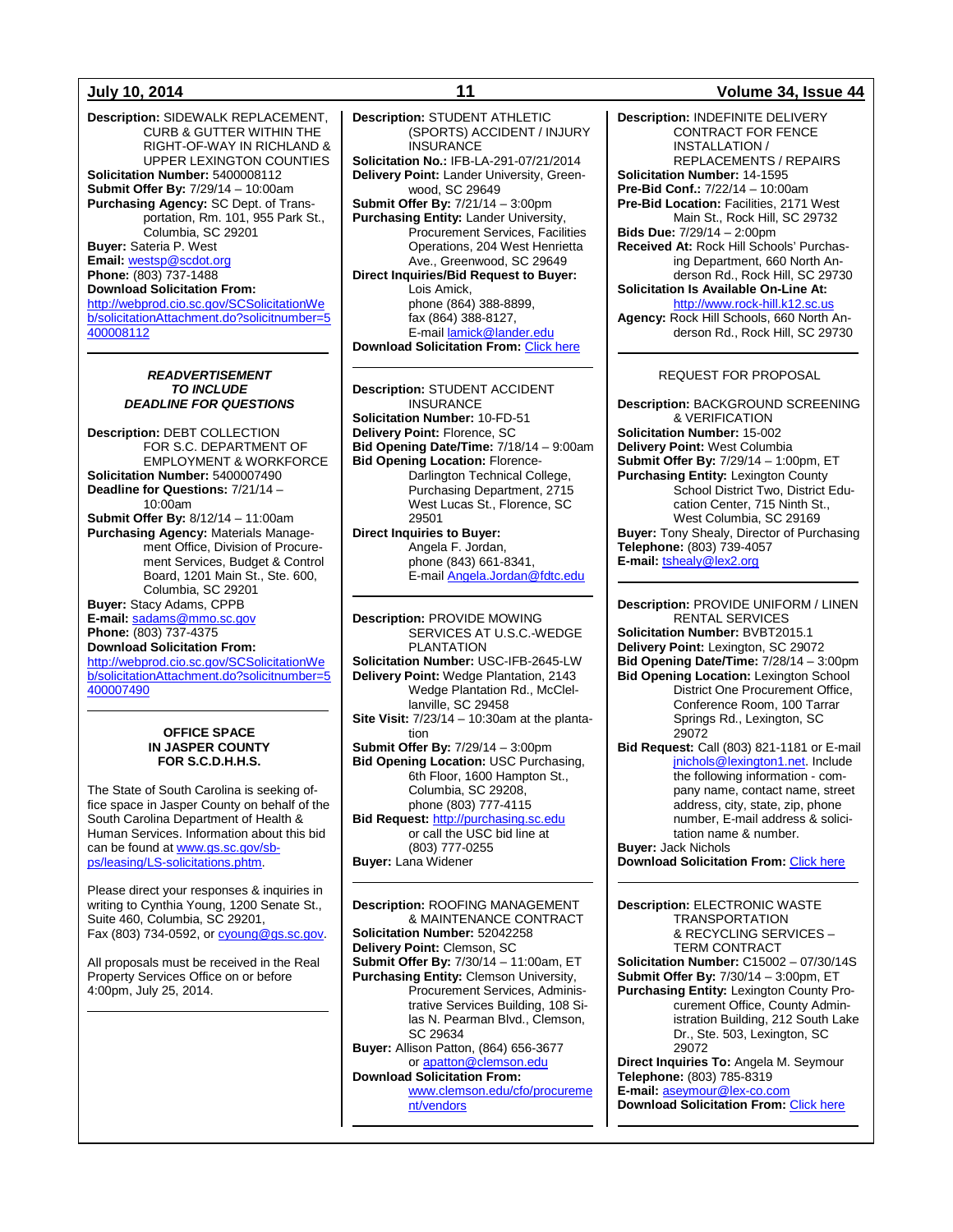#### REQUEST FOR PROPOSAL

**Description:** MUNICIPAL ADVISORY SERVICES FOR CHARLESTON WATER SYSTEM **Specifics:** The C.W.S. is seeking qualified firms for immediate & long term municipal advisory services **Solicitation Number:** RFP 1718 **Proposal Opening Date/Time:** 8/8/14 – 10:00am **Proposal Opening Location:** 103 St. Philip St., Charleston, SC 29403 **Direct Inquiries To:** [lambethjn@charlestoncpw.com](mailto:lambethjn@charlestoncpw.com) **Buyer:** Norm Lambeth, Purchasing Agent – **Contracts** 

**Telephone:** (843) 727-6910

#### **FIREWORKS DISPLAY AT ANDERSON SPORTS & ENTERTAINMENT CENTER**

Anderson County is accepting proposals to provide Fireworks Display at the Anderson Sports & Entertainment Center on Sunday, August 31, 2014, reference Bid# 15-002.

Bids must be received no later than 10:30am, on Thursday, July 24, 2014, to the attention of the Anderson County Purchasing Dept., 101 S. Main St., Rm. 115, Anderson, SC 29624.

Interested parties should contact Robert Carroll at (864) 260-4164 or request package a[t Click Here.](http://www.andersoncountysc.org/WEB/Purchasing_01.asp) Fill in form that appears & a package will be emailed to you.

#### **GROUNDS / LANDSCAPING MAINTENANCE FOR 15 PROPERTIES**

The Greenville County Disabilities & Special Needs Board is currently accepting sealed bids for grounds / landscaping maintenance for 15 properties. Sealed bids are due by 11:00am, ET, Monday, July 21, 2014, & will be opened & publicly read in the Patrick Center Annex, 1700 Ridge Road, Greenville, SC 29607. Late bids will not be accepted, no exceptions. Faxed bids will not be accepted.

A copy of specifications may be obtained by contacting Yvonne Kubacki at (864) 679- 0220, Ext. 3817 or *ykubacki@gcdsnb.org*.

The notice of an Intent to Award to the lowest, responsive, & responsible bidder whose bid meets the requirements set forth in the invitation to bid shall be posted in the Patrick Center Annex, 1700 Ridge Road, Greenville, SC 29607.

### **LEGAL SERVICES FOR LOWER SAVANNAH COUNCIL OF GOVERNMENTS**

The Lower Savannah Council of Governments is issuing a Request for Qualifications for the purchase of Legal Services for the elderly under Title III of the Older Americans Act in Aiken, Allendale, Bamberg, Barnwell, Calhoun & Orangeburg Counties.

It is required that your qualifications be submitted to & received by the Lower Savannah Council of Governments/ Area Agency on Aging at its offices located at 2748 Wagener Road, Aiken SC 29801, (PO Box 850, Aiken, SC 29802) no later than 3:0pm, ET, on Thursday, July 31, 2014. Copies of the full qualification package may be obtained from [http://www.lscog.org.](http://www.lscog.org/)

This solicitation does not commit the Council of Governments to award a contract, to pay any costs incurred in the preparation of a bid or to procure or contract for services.

#### **BRANDING STRATEGY & WEBSITE DEVELOPMENT FOR ROCK HILL ECONOMIC DEVELOPMENT CORPORATION**

REQUEST FOR QUALIFICATIONS & EXPERIENCE

#### PUR538

Rock Hill Economic Development Corporation (RHEDC) is seeking Statements of Qualification & Experience from branding / marketing companies & website development firms specializing in the areas of Economic Development. Understanding of & experience with government / municipal entities is critical.

The scope of this project is to create a branding strategy & economic development website that are informative, vibrant & state of the art. The current website was implemented in 2008 & is no longer fulfilling the needs of RHEDC. We are looking to enhance the user experience (via effective branding), simplify content management & provide better information & customer service to prospects & visitors, while meeting high standards for design quality, visual appeal & ease of navigation.

**Deadline:** August 8, 2014 at 5:00pm

**Submit Proposals To:** Cathy Murphy, City of Rock Hill, Economic & Urban Development, 155 Johnston Street or PO Box 11706, Rock Hill, SC 29731

**Solicitation Download: [Click Here](http://cityofrockhill.com/departments/general-government/purchasing/bids-proposal-requests)** 

### **July 10, 2014 12 Volume 34, Issue 44**

*REBID*

#### **RECRUITMENT VIDEO FOR CITY OF COLUMBIA POLICE DEPARTMENT**

The City of Columbia is requesting proposals from qualified vendors for "City Of Columbia Police Department Recruitment Video-Rebid."

Information can be viewed using the City of Columbia's Bid Online System at [https://bidonline.columbia.sc.gov.](https://bidonline.columbia.sc.gov/)

RFP No: 00001-14-15 Submittal Deadline: 7/11/14 at 10:00am

The deadline for questions and/or additional information is July 10, 2014, by 3:00pm, & must be submitted using BID Online.

## **SUPPLIES**

#### **80 SERIES MAGNETIC LOCKS & PARA-CENTRIC MAGNETIC KEYS**

INTENT TO SOLE SOURCE NUMBER 2000776462

SC Department of Corrections intends to sole source 80 Series Magnetic Locks & Para-centric Magnetic Keys from Corrections Products Company.

If you are interested & your company can supply The South Carolina Department of Corrections with 80 Series Magnetic Locks & Para-centric Magnetic Keys, please respond by 10:00am, on July 21, 2014 to [dewerdt.myrtle@doc.sc.gov](mailto:DEWERDT.MYRTLE@DOC.SC.GOV)</u> or to [free.trina@doc.sc.gov.](mailto:FREE.TRINA@DOC.SC.GOV) Provide your company's name, address & phone number in your email.

**Purchasing Agency:** SC Department of Corrections, Procurement Department / Myrtle DeWerdt, 4420 Broad River Road, Columbia, SC 29210

**Description:** PURCHASE OF PERISHABLE & NON-PERISHABLE FOOD ITEMS, & DISTRIBUTION **Solicitation Number:** B1501 **Delivery Point:** Charleston County **Submit Offer By:** 7/21/14 – 2:00pm **Purchasing Agency:** Charleston County School District, 3999 Bridge View Dr., North Charleston, SC 29405 **Buyer:** Shantelle P. Johnson, phone (843) 566-8881, E-mai[l shantel](mailto:shantelle_johnson@charleston.k12.sc.us)[le\\_johnson@charleston.k12.sc.us](mailto:shantelle_johnson@charleston.k12.sc.us) **Download Solicitation From: [Click Here](http://www.ccsdschools.com/OperationsHumansCapitalFacilities/FinanceOperations/ContractsProcurement/SuppliesServicesSolicitations/index.php)**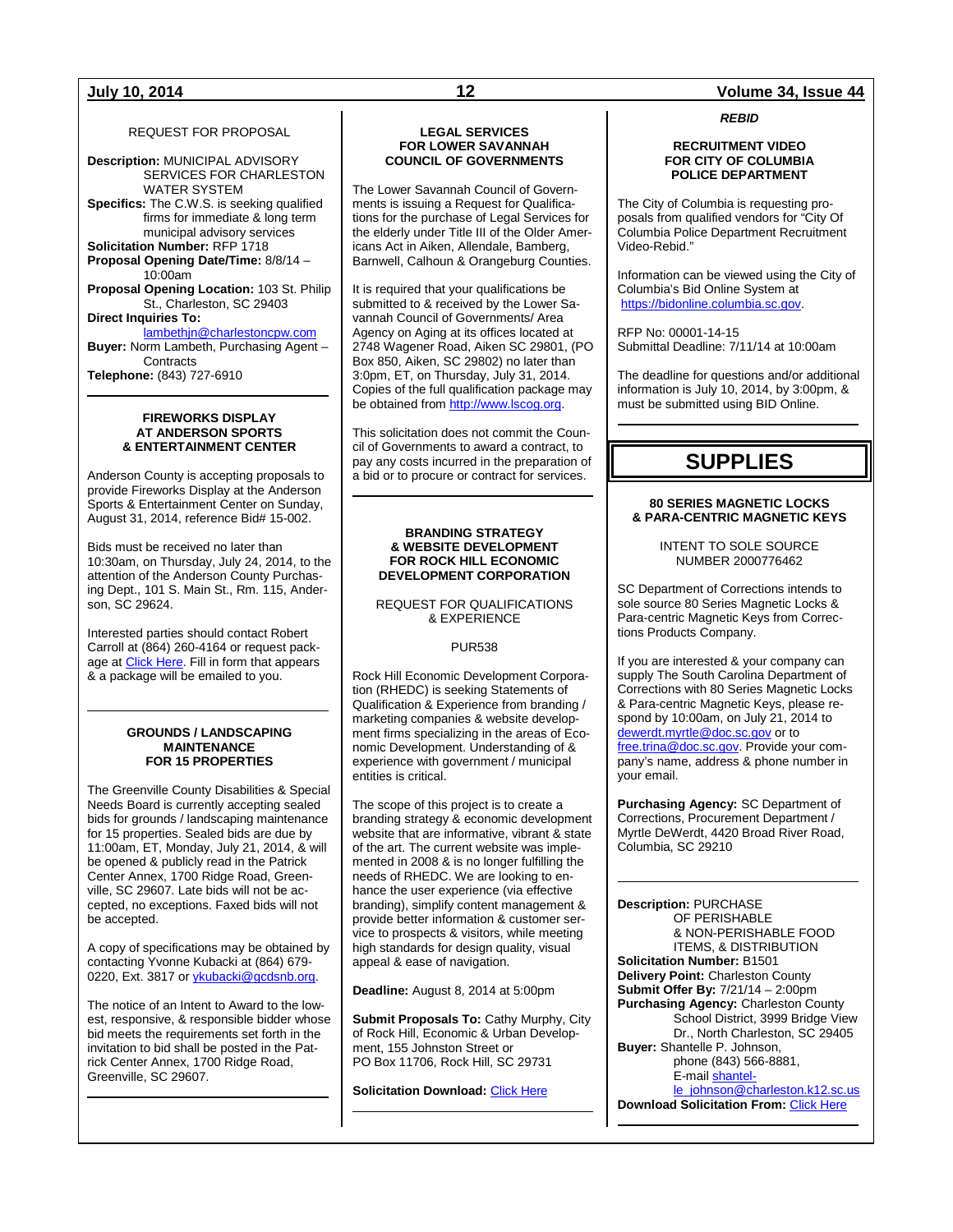#### **SEASONAL ATHLETIC EQUIPMENT FOR MOUNT PLEASANT RECREATION DEPARTMENT**

IFB # 1415-007-NC

The Town of Mount Pleasant (Town) shall receive bids for Seasonal Athletic Equipment for the Recreation Department. The equipment shall include, but not limited to, baseball, softball, football, soccer, basketball, lacrosse, T-shirts, jerseys, caps & other miscellaneous apparel & accessories in accordance with the terms & conditions set forth within the solicitation documents. The successful bidder shall have minimum of three (3) years prior experience in supplying governmental accounts with a similar type of athletic program.

Bids will be received by the Purchasing Division until 3:00pm, ET, July 21, 2014, at which time & place all bids shall be publicly opened, read aloud, & tabulated in Public Meeting Room 2, Court / Council Bldg. "C", Town of Mount Pleasant Municipal Complex, 100 Ann Edwards Lane, Mount Pleasant, SC 29464.

Interested, qualified bidders may obtain solicitation documents & specifications from the Town's Purchasing Division, Court / Council Building "C", Town or Mount Pleasant Municipal Complex, 100 Ann Edwards Lane, Mount Pleasant, SC 29464. All inquiries shall be directed to Natalie S. Cayouette, Purchasing Agent, at (843) 884- 8517.

This invitation does not commit the Town to award a contract, to pay any costs incurred in the preparation of a bid or to produce or contract for the articles of goods and/or services.

The Town reserves the right to waive any informalities or irregularities in the Bid, to accept or reject any or all bids received as a result of this invitation, to negotiate with all qualified bidders & to award or refrain from awarding the project to any bidder, if it is in the best interest of the Town to do so.

Natalie S. Cayouette, Purchasing Agent Town of Mount Pleasant

## **AUDITING SERVICES**

#### REQUEST FOR PROPOSALS

**Description:** ANNUAL AUDIT & TAX SERVICES FOR TWO ENTITIES OF SPARTANBURG HOUSING AUTHORITY **Specifics:** Audits must be completed by August 31, 2014, & tax returns

must be filed no later than September 15, 2014. **Solicitation Number:** 2014-0055 **Delivery Point:** Spartanburg **Pre-Proposal Conf.:** Not mandatory. 7/15/14 – 10:00am **Pre-Proposal Location:** Spartanburg Housing Authority, Executive Conference Room, 201 Caulder Ave., Ste. A., Spartanburg **Submit Offer By:** 7/25/14 – 2:00pm. Not a public bid opening **Purchasing Agency:** Spartanburg Housing Authority, 201 Caulder Ave., Spartanburg, SC 29306 **Direct Inquiries To:** Margaret Woodson, Procurement Officer, phone (864) 598-6044, fax (864) 598-6155, E-mai[l mwoodson@shasc.org](mailto:mwoodson@shasc.org)

## **FOR SALE**

### **S.C. SURPLUS PROPERTY**

Public Auction Number: 140723

A public auction will be held at 9:00am on Wednesday, July 23, 2014.

Property in lots, including vehicles, will be auctioned. Other lots may be added or withdrawn.

Location: SC Surplus Property, 1441 Boston Ave., W Columbia, SC

Contact: Customer Service, (803) 896-6880

Inspection: Tuesday, July 23, 2014, from 9:00am to 3:30pm & Wednesday, July 22, 2014, from 8:00am to 8:45am

**Description:** PINE STRAW – SEALED BIDS FOR SALE OF APPROXIMATELY 1,187 ACRES OF LONGLEAF & MIXED PINE STRAW ON SAND HILLS STATE FOREST

**Solicitation No.:** SHSF 3399 ADV PS 15 **Site Visit:** Any time

**Bid Opening Date/Time:** 7/16/14 – 10:00am

**Location:** Sand Hills State Forest, 16218 Hwy. 1, Patrick, SC 29584

**For Further Information:** Call (843) 498- 6478 or fax (843) 498-6705

### **July 10, 2014 13 Volume 34, Issue 44**

## **COOPERATIVE PURCHASING NOTICES**

**Description:** WSCA COPIERS, PRINTERS & RELATED DEVICES, TERM CONTRACT-- STATE OF SOUTH CAROLINA

**Solicitation Number:** State of Nevada RFP # 3091

**Location:** Office of the State Budget & Control Board, Information Technology Management Office (ITMO), 1201 Main St., Suite 600, Columbia, SC 29210

**Buyers/Bid Requests:** John Walker, [jwalk](mailto:jwalker@mmo.sc.gov)[er@mmo.sc.gov](mailto:jwalker@mmo.sc.gov) & Jason Evans[, jev](mailto:jevans@mmo.sc.gov)[ans@mmo.sc.gov](mailto:jevans@mmo.sc.gov)

**Notice:** The State of South Carolina intends to enter into a cooperative purchasing agreement with the Western States Contracting Alliance (WSCA) for a statewide Copier, Printer & Related Devices.

As such, The State of Nevada Purchasing Division is leading a multi-state effort to undertake the procurement process described below. The multi-state effort is being carried out in coordination with the National Association of State Procurement Officials (NASPO). This multi-state group, led by the State of Nevada, has a requirement for equipment & services of copying, duplicators, printers, multifunction devises & other related equipment. In accordance with State procurement practices, the State of Nevada is hereby announcing the publication of a Request for Proposals (RFP) #3091 for the purchase of the aforementioned goods & services.

A copy of the RFP #3091 can be obtained by contacting the State of Nevada Assistant Chief Procurement Officer, Ms. Shannon Berry. The RFP Coordinator can be reached at [sberry@admin.nv.gov](mailto:sberry@admin.nv.gov) or State of Nevada, Purchasing Division, 515 E. Musser St., Ste. 300, Carson City, NV 89701.

The South Carolina Information Technology Management Office encourages all interested vendors to obtain a copy of the RFP & submit a competitive proposal.

There is no anticipated pre-proposal conference scheduled.

Proposals must be submitted to the State of Nevada Purchasing Division by 2:00pm, PDT, on August 20, 2014, at which time they will be opened at the Division of Purchases' aforementioned address. Proposals not received at the Division of Purchases'